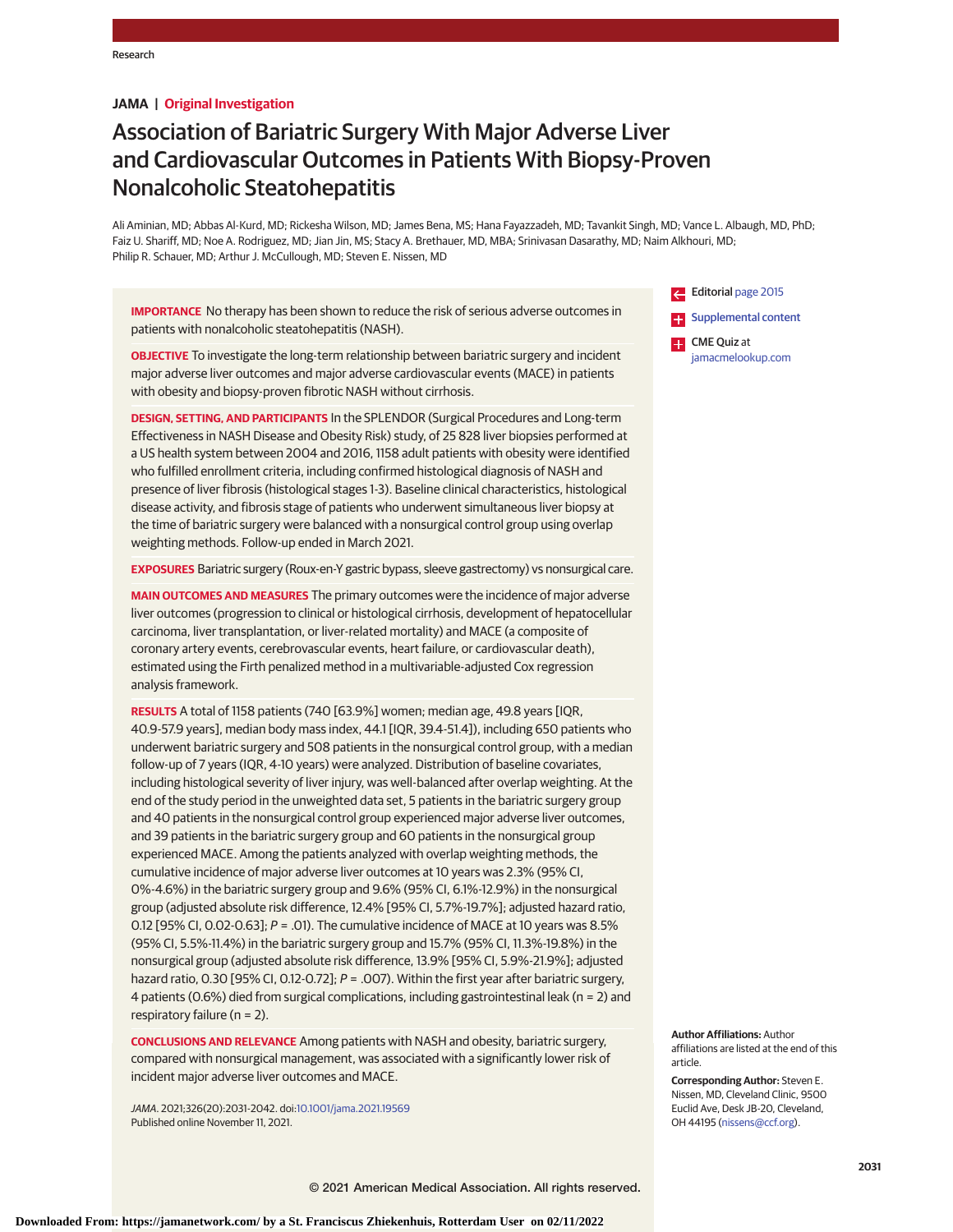onalcoholic steatohepatitis (NASH), the hepatic mani-<br>festation of the metabolic syndrome, is a leading cause<br>of cirrhosis and hepatocellular carcinoma, and is also<br>significantly linked to cardiovascular disoase. Diamosis festation of themetabolic syndrome, is a leading cause significantly linked to cardiovascular disease. Diagnosis and management of NASH are challenging. Liver biopsy is required for accurate diagnosis and assessment of disease severity. There are currently no drug therapies for NASH approved by the US Food and Drug Administration or the European Medicines Agency. Furthermore, no therapy has been shown to be effective in reducing the risk of major adverse liver outcomes or major adverse cardiovascular events (MACE) in patients with NASH.<sup>1-5</sup>

In patients with obesity and metabolic disease, bariatric surgery (defined as a procedure that influences metabolism by inducing weight loss and altering gastrointestinal physiology) has substantial and sustained effects on the reduction of excess body weight and the improvement of hyperglycemia, hypertension, and dyslipidemia.<sup>6-9</sup> Small observational studies using liver biopsy before and after bariatric surgery suggested that surgically induced weight loss was associated with improvement in some histological features of NASH (eg, inflammation, fibrosis).<sup>10-12</sup> Large observational studies have consistently shown bariatric surgery to be associated with lower risk of MACE and mortality in patients with obesity.13-15

To address the current knowledge gap, the Surgical Procedures and Long-term Effectiveness in NASH Disease and Obesity Risk (SPLENDOR) study was designed to include a large number of patients with biopsy-proven fibrotic NASH without cirrhosis using overlap weighting statistical methods to accurately balance baseline histological severity of liver injury in patients who underwent bariatric surgery compared with patients who were medically managed. The goal of this analysis was to investigate the relationship between bariatric surgical procedures and development of both major adverse liver outcomes and MACE during long-term follow-up.

# **Methods**

This was a retrospective cohort study that considered all patients who underwent liver biopsy at the Cleveland Clinic health system in the US between 2004 and 2016. Follow-up ended in March 2021. The Cleveland Clinic institutional review board approved the study as minimal risk research using data collected for routine clinical practice and the requirement for informed consent was waived. The original study pro-tocol and amendments to the study protocol appear in [Supple](https://jamanetwork.com/journals/jama/fullarticle/10.1001/jama.2021.19569?utm_campaign=articlePDF%26utm_medium=articlePDFlink%26utm_source=articlePDF%26utm_content=jama.2021.19569)[ment 1.](https://jamanetwork.com/journals/jama/fullarticle/10.1001/jama.2021.19569?utm_campaign=articlePDF%26utm_medium=articlePDFlink%26utm_source=articlePDF%26utm_content=jama.2021.19569) Diagnosis and procedure codes appear in eTables 1-5 in [Supplement 2.](https://jamanetwork.com/journals/jama/fullarticle/10.1001/jama.2021.19569?utm_campaign=articlePDF%26utm_medium=articlePDFlink%26utm_source=articlePDF%26utm_content=jama.2021.19569)

# Study Cohorts and Enrollment Criteria

Available liver biopsy reports were reviewed to identify eligible patients with fibrotic NASH without cirrhosis for possible inclusion in the study. The histological nonalcoholic fatty liver disease (NAFLD) activity score was calculated for each patient based on the cumulative scores of liver steatosis (grade of 0 to 3), hepatocyte ballooning (grade of 0 to 2), and lobular inflammation (grade of 0 to 3). Diagnosis of NASH was con-

# **Key Points**

**Question** Is there an association between bariatric surgery and major adverse liver outcomes or major adverse cardiovascular events in patients with nonalcoholic steatohepatitis and obesity in long-term follow-up?

**Findings** In this retrospective cohort study of 1158 patients (including 650 patients who underwent bariatric surgery and 508 patients in the nonsurgical control group) with biopsy-proven fibrotic nonalcoholic steatohepatitis without cirrhosis, bariatric surgery was significantly associated with a lower risk of major adverse liver outcomes (adjusted absolute 10-year risk difference of 12.4%) and major adverse cardiovascular events (adjusted absolute 10-year risk difference of 13.9%).

**Meaning** Among patients with nonalcoholic steatohepatitis and obesity, bariatric surgery, compared with nonsurgical management, was associated with a significantly lower risk of incident major adverse liver outcomes and major adverse cardiovascular events.

firmed by experienced pathologists and required having at least 1 point for each of steatosis, hepatocellular ballooning, and lobular inflammation. Liver fibrosis was staged from F0 (no fibrosis) to F4 (cirrhosis). Grading and staging of biopsies were done based on definitions from the Nonalcoholic Steatohepatitis Clinical Research Network.16

Among all patients with a liver biopsy (including percutaneous, transjugular, or surgical liver biopsy) performed during the study period, patients were included only if they met the following criteria: (1) were aged 18 years to 80 years, (2) with obesity (defined as a body mass index [BMI; calculated as weight in kilograms divided by height in meters squared] ≥30), (3) had a confirmed histological diagnosis of NASH (based on the Nonalcoholic Steatohepatitis Clinical Research Network criteria), and (4) had presence of fibrosis on the baseline liver biopsy (stages F1-F3) (Figure 1).

Patients were excluded if theymet any of the following criteria: (1) had evidence of histological (F4) or clinical diagnosis of cirrhosis (eg, presence of esophageal varices or ascites), (2) had a cause of chronic liver disease other than NASH, including drug-induced, viral, autoimmune, and genetic diseases (the diagnosis codes appear in eTable 1 in [Supple](https://jamanetwork.com/journals/jama/fullarticle/10.1001/jama.2021.19569?utm_campaign=articlePDF%26utm_medium=articlePDFlink%26utm_source=articlePDF%26utm_content=jama.2021.19569)[ment 2\)](https://jamanetwork.com/journals/jama/fullarticle/10.1001/jama.2021.19569?utm_campaign=articlePDF%26utm_medium=articlePDFlink%26utm_source=articlePDF%26utm_content=jama.2021.19569), (3) had a history of excessive alcohol use or any medical conditions related to alcohol use disorder (the diagnosis codes appear in eTable 1 in [Supplement 2\)](https://jamanetwork.com/journals/jama/fullarticle/10.1001/jama.2021.19569?utm_campaign=articlePDF%26utm_medium=articlePDFlink%26utm_source=articlePDF%26utm_content=jama.2021.19569), (4) had hepatocellular carcinoma, (5) had received an organ transplantation, (6) had HIV infection, (7) were undergoing dialysis treatment prior to the liver biopsy, (8) had a history of severe heart failure (ejection fraction <20%) at any time before the liver biopsy, (9) had a diagnosis of any type of cancer within 1 year prior to the liver biopsy, or (10) had received total parenteral nutrition within the 6 months prior to the liver biopsy.

After application of the inclusion and exclusion criteria, eligible patients were categorized by whether they underwent bariatric surgery (Roux-en-Y gastric bypass or sleeve gastrectomy) or received nonsurgical care (the control group). Patients who underwent less common bariatric surgical procedures (the procedure codes appear in eTable 2 in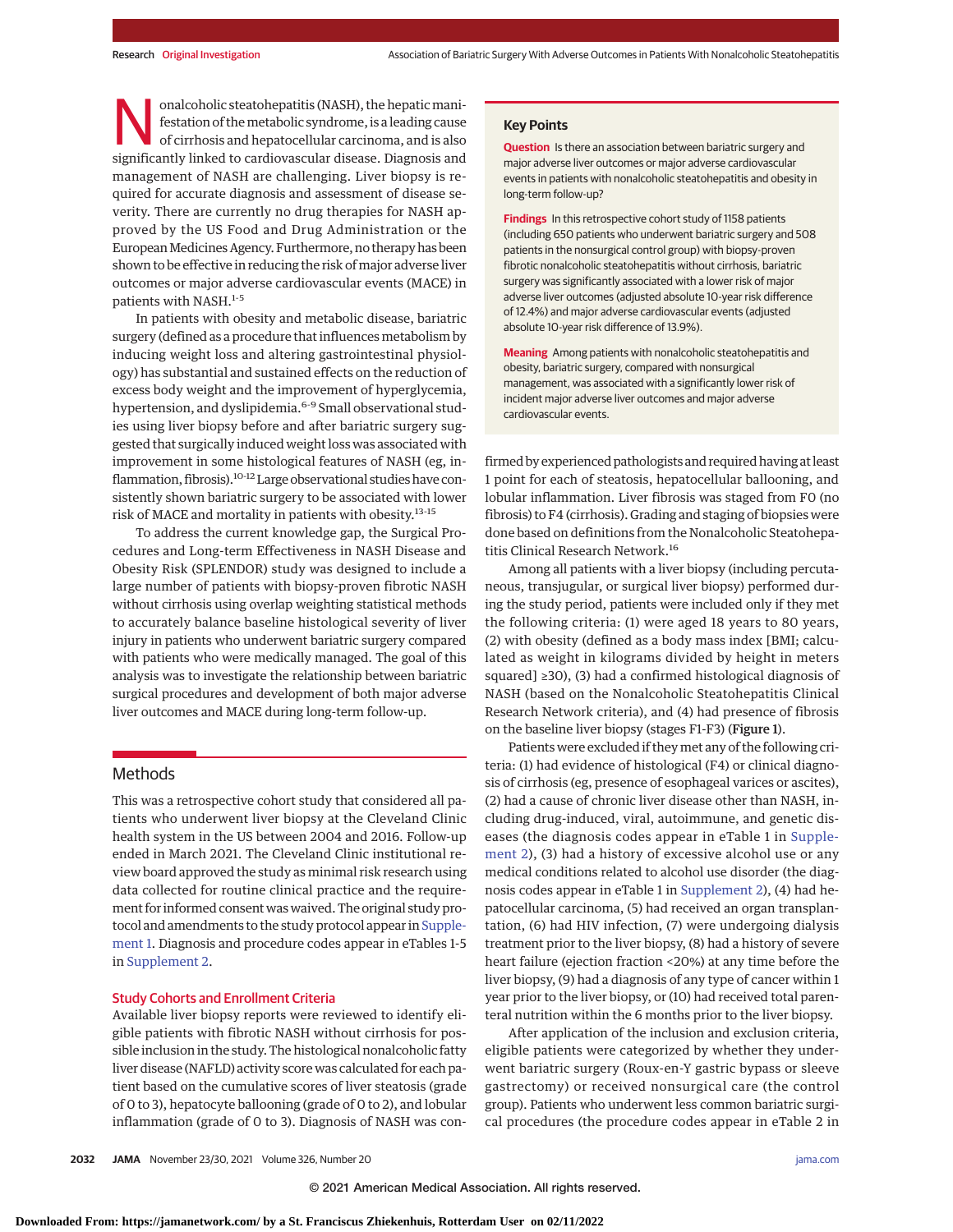# Figure 1. Identification of Eligible Patients and Development of Cohorts in the Study



Diagnoses and procedure codes appear in eTables 1-5 in [Supplement 2.](https://jamanetwork.com/journals/jama/fullarticle/10.1001/jama.2021.19569?utm_campaign=articlePDF%26utm_medium=articlePDFlink%26utm_source=articlePDF%26utm_content=jama.2021.19569) BMI indicates body mass index (calculated as weight in kilograms divided by height in meters squared); NAFLD, nonalcoholic fatty liver disease; NASH, nonalcoholic steatohepatitis.

- <sup>a</sup> History of excessive alcohol use or any medical conditions related to alcohol use disorder, organ transplantation, dialysis, HIV infection, severe heart failure (ejection fraction <20%), and received total parenteral nutrition prior to liver biopsy.
- **b** Gastric banding, gastric plication, or biliopancreatic diversion.
- <sup>c</sup> According to criteria from the Nonalcoholic Steatohepatitis Clinical Research

[Supplement 2\)](https://jamanetwork.com/journals/jama/fullarticle/10.1001/jama.2021.19569?utm_campaign=articlePDF%26utm_medium=articlePDFlink%26utm_source=articlePDF%26utm_content=jama.2021.19569) were excluded. As a routine practice, simultaneous core needle biopsy from the left lobe of liver under direct laparoscopic visualization was performed for all patients who underwent bariatric surgery and that was used as a baseline liver biopsy in the bariatric surgery group. The date of bariatric surgery and liver biopsy was considered as the index date for patients in the bariatric surgery group. The date of first liver biopsy on which all selection criteria were met served as the index date for patients in the nonsurgical control group.

Race data were obtained from the electronic health records and were based on patient self-report selected from fixed categories. Race was collected because it could be associated with both exposure and study end points.

Network,<sup>16</sup> which awards at least 1 point for each of the following to establish a diagnosis: steatosis, hepatocellular ballooning, and lobular inflammation.

<sup>d</sup> Selection criteria resulted in a total of 650 patients who underwent bariatric surgery and 508 patients in the nonsurgical control group with biopsy-proven fibrotic (fibrosis stages 1, 2, or 3) NASH without cirrhosis and BMI of 30 or greater for primary comparison using overlap weighting. The date of bariatric surgery and liver biopsy was considered as the index date for patients in the bariatric surgery group. The date of first liver biopsy on which all selection criteria were met served as the index date for patients in the nonsurgical control group.

# Primary End Points

The prespecified primary end points were the incidence of major adverse liver outcomes and MACE. Major adverse liver outcomes as a composite end point was defined as first occurrence of progression to clinical (eg, development of esophageal varices, ascites, or hepatic encephalopathy) or histological (F4 on repeat liver biopsy) cirrhosis, development of hepatocellular carcinoma, liver transplantation, or liverrelated mortality after the index date (definitions and diagnosis codes appear in eTable 4 in [Supplement 2\)](https://jamanetwork.com/journals/jama/fullarticle/10.1001/jama.2021.19569?utm_campaign=articlePDF%26utm_medium=articlePDFlink%26utm_source=articlePDF%26utm_content=jama.2021.19569).

MACE as a composite end point was defined as first occurrence of coronary artery events (unstable angina, myocardial infarction, or coronary intervention or surgery),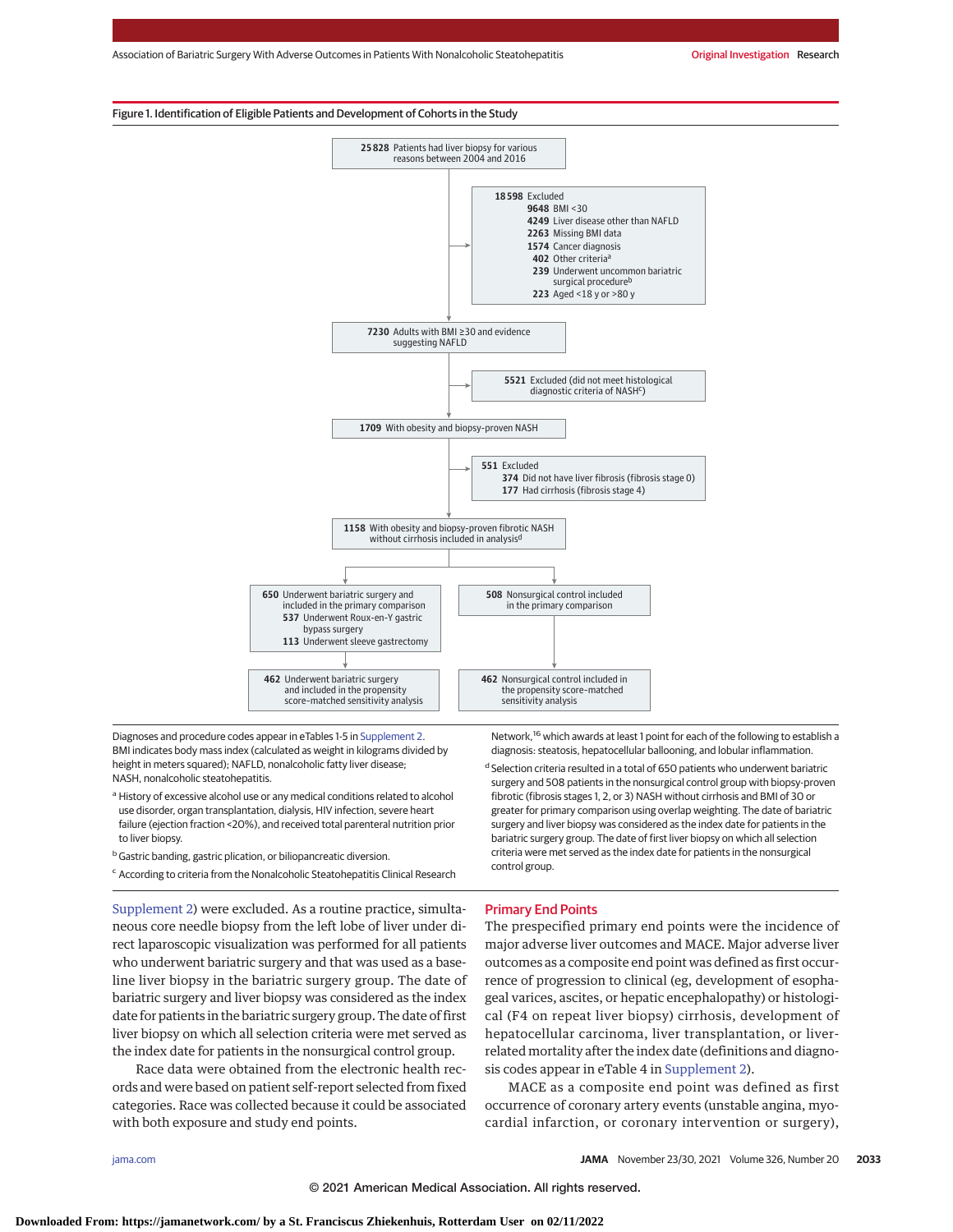cerebrovascular events (ischemic or hemorrhagic stroke, transient ischemic attack, or carotid intervention or surgery), heart failure, or cardiovascular death after the index date (definitions and diagnosis codes appear in eTable 5 in [Supple](https://jamanetwork.com/journals/jama/fullarticle/10.1001/jama.2021.19569?utm_campaign=articlePDF%26utm_medium=articlePDFlink%26utm_source=articlePDF%26utm_content=jama.2021.19569)[ment 2\)](https://jamanetwork.com/journals/jama/fullarticle/10.1001/jama.2021.19569?utm_campaign=articlePDF%26utm_medium=articlePDFlink%26utm_source=articlePDF%26utm_content=jama.2021.19569). Any conditions or events that a patient had before liver biopsy were omitted from the analysis of MACE during follow-up. For example, if a patient had a history of heart failure before the liver biopsy, any hospitalization for heart failure after the liver biopsy was not considered an event for MACE. However, occurrence of stroke after the liver biopsy would be included in the composite end point.

## Other End Points

Changes from baseline in body weight and hemoglobin  $A_{1c}$ (only for patients with diabetes at baseline) were compared between patients in the bariatric surgery group and patients in the nonsurgical control group. Major complications of bariatric surgery were recorded.

# Statistical Analysis

Continuous measures were summarized as median (IQR) for all samples. Categorical measures were reported as frequency and percentage for crude and matched samples and as percentage only for the weighted samples.

To minimize the effects of confounding factors, doubly robust estimation combining the overlap weighting and outcome regression was used to compare outcomes in the bariatric surgery group and in the nonsurgical control group. Overlap weighting is a propensity scoremethod that attempts tomimic important features of randomized clinical trials. Weights are assigned to each patient that are proportional to the probability of that patient belonging to the opposite treatment group, resulting in inclusion of all available patients and exact balance for the mean of all covariates included in the model. Overlap weighting also has been shown in simulations to have improved precision relative to other weighting options.<sup>17,18</sup> Six a priori–identified potential confounders (age at index date, sex, smoking status, presence of type 2 diabetes, histological NAFLD activity score, and histological liver fibrosis stage) were used for overlap weighting.

Subsequently, confounding factors also were addressed during the analytic phase by using statistical adjustment of the weighted samples. The Firth penalized method in the fully adjusted Cox proportional hazard framework<sup>19</sup> was used by adjusting the models for the index date and for the following variables at baseline: BMI; race; annual zip code income; Cleveland Clinic location (Ohio vs Florida); Charlson Comorbidity Index score; presence of hypertension, dyslipidemia, heart failure, coronary artery disease, or cerebrovascular disease; levels of serum bilirubin, albumin, international normalized ratio, and creatinine; and use of insulin and noninsulin diabetes medication. The proportional hazards assumptions for the treatment variable were assessed visually through evaluations of the survival plots and the log minus log survival plots and through assessing the correlation between the Schoenfeld residuals and time.

For major adverse liver outcomes and MACE, cumulative incidence estimates (Kaplan-Meier method) and unadjusted absolute risk differences were calculated for 10 years after the index date. The adjusted absolute risk differences at 10 years were estimated for the composite end points using adjusted Cox models. The 95% CIs for the difference in 10-year risk were obtained by the percentile method from 2000 bootstrap iterations.

Overall, there were limited data missing. Data on demographics, comorbidities, medications, and liver biopsies were complete (Table 1), whereas annual zip code income and most laboratory values were available for more than 90% of patients. Only the lipid panel and the international normalized ratio had missing data for more than 10% of patients. To addressmissing values, 5 imputation data sets were created using all variables from Table 1 and the outcome variables. A regression-based imputation model with predictive mean matching was used. Imputation-corrected SEs of model estimates and comparisons were obtained using the Rubin formula.<sup>20,21</sup>

A 4-knot restricted cubic spline for time × treatment interaction within a linear mixed-effects model with random intercept for patients was used for comparing mean changes in weight and hemoglobin  $A_{1c}$  over time.

A significance level of .05 for 2-sided comparisons was considered statistically significant. Hazard ratios (HRs) with 95% CIs are reported. Because of the nature of the study and the potential for type I error due to multiple comparisons, all findings should be interpreted as exploratory. All analyses were performed using SAS version 9.4 (SAS Institute Inc) and R version 4.0 (R Foundation for Statistical Reporting).

# Sensitivity Analysis

To adjust for baseline differences, matching with a conventional propensity score method was used for the sensitivity analysis instead of overlap weighting. To create matched samples, a nearest-neighbor propensity score–matching method was performed based on the 6 baseline variables that were used for the overlap weighting (described above) with the MatchIt program in the R software using a caliper width equal to 0.2 of the SD of the propensity score logit.<sup>22</sup> After matching, multivariable-adjusted Cox regression analysis was used to investigate time-to-incident major adverse liver outcomes and MACE using the Firth penalized method.

Furthermore, to assess the robustness of the identified association between bariatric surgery and the primary end points to potential unmeasured confounders, E-values were calculated using the methods of VanderWeele and Ding.<sup>23</sup>

# Results

Among 25 828 patients with liver biopsy data, a total of 1158 adult patients (740 [63.9%] women; median age, 49.8 years [IQR, 40.9-57.9 years]; median BMI, 44.1 [IQR, 39.4-51.4]), including 650 patients in the bariatric surgery group and 508 patients in the nonsurgical control group, were analyzed (Figure 1). Bariatric surgical procedures included Roux-en-Y gastric bypass (n = 537; 83%) and sleeve gastrectomy (n = 113; 17%). Among the patients in the overlap-weighted analysis, the median follow-up time for the entire cohort was 7 years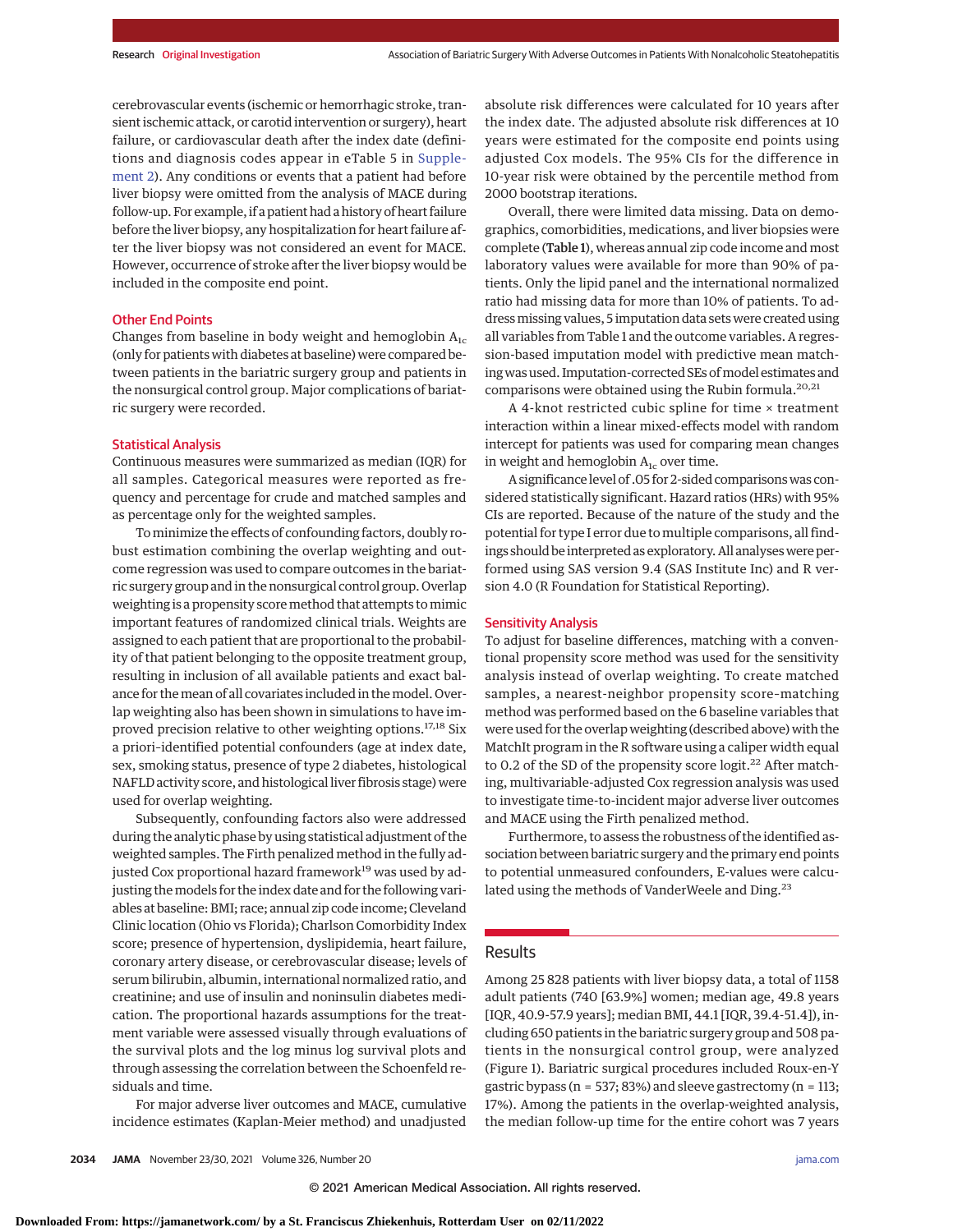|                                              | Unweighted               |                           |                                         | Weighted <sup>a</sup>     |                           |                                         |
|----------------------------------------------|--------------------------|---------------------------|-----------------------------------------|---------------------------|---------------------------|-----------------------------------------|
|                                              | Bariatric surgery        | Nonsurgical control       | Standardized<br>difference <sup>b</sup> | Bariatric surgery         | Nonsurgical control       | Standardized<br>difference <sup>b</sup> |
| No. of patients                              | 650                      | 508                       |                                         |                           |                           |                                         |
| Liver biopsy                                 |                          |                           |                                         |                           |                           |                                         |
| Median date                                  | 7/27/2011                | 6/15/2011                 |                                         | 7/08/2011                 | 5/26/2011                 |                                         |
| $\overline{QR}$                              | 12/22/2009-12/18/2013    | 9/20/2008-8/02/2014       | 0.13                                    | 12/01/2009-12/03/2013     | 8/22/2008-7/08/2014       | 0.20                                    |
| Demographics                                 |                          |                           |                                         |                           |                           |                                         |
| $\%$<br>Sex, No. (%) or                      |                          |                           |                                         |                           |                           |                                         |
| Female                                       | 436 (67.1)               | 304 (59.8)                |                                         | 62.9                      | 62.9                      |                                         |
| Male                                         | 214 (32.9)               | 204 (40.2)                | 0.15                                    | 37.1                      | 37.1                      | ŏ                                       |
| Age, median (IQR), y                         | 49.0 (40.5 to 57.0)      | 50.8 (41.0 to 58.3)       | $-0.06$                                 | 49.0 (41.0 to 57.0)       | 50.2 (40.5 to 58.1)       | ŏ                                       |
| BMI, median (IQR) <sup>d</sup>               | 45.8 (41.2 to 53.1)      | 35.7 (32.8 to 39.7)       | 1.41                                    | 45.7 (41.2 to 52.8)       | 36.0 (32.9 to 39.9)       | 2.09                                    |
| Weight, median (IQR), kg                     | 128.8 (112.2 to 152.4)   | 103.7 (91.7 to 115.5)     | 1.09                                    | 129.0 (112.3 to 153.4)    | 103.9 (91.6 to 115.4)     | 1.67                                    |
| Race, No. (%) or %                           |                          |                           |                                         |                           |                           |                                         |
| American Indian                              | 3(0.5)                   | $\circ$                   |                                         | $0.\overline{3}$          | $\circ$                   |                                         |
| Asian                                        | $\circ$                  | 2(0.4)                    |                                         | $\circ$                   | 0.4                       |                                         |
| <b>Black</b>                                 | 59(9.1)                  | 21(4.1)                   | 0.20                                    | 9.3                       | 4.0                       | 0.20                                    |
| Multiracial                                  | 11(1.7)                  | 6(1.2)                    |                                         | 1.7                       | 1.2                       |                                         |
| White                                        | 577 (88.8)               | 479 (94.3)                |                                         | 88.7                      | 94.4                      |                                         |
| Annual zip code income,<br>median (IQR), \$° | 54821 (46 110 to 69 125) | 60 230 (46 873 to 73 697) | $-0.23$                                 | 55 182 (46 110 to 69 125) | 60 095 (46 873 to 72 122) | $-0.31$                                 |
| Smoking status,<br>No. (%) or %              |                          |                           |                                         |                           |                           |                                         |
| Never                                        | 346 (53.2)               | 263 (51.8)                |                                         | 52.5                      | 52.5                      |                                         |
| Former                                       | 260 (40.0)               | 194 (38.2)                | 0.11                                    | 39.1                      | 39.1                      | ŏ                                       |
| Current                                      | 44 (6.8)                 | 51 (10.0)                 |                                         | 8.4                       | 8.4                       |                                         |
| Cleveland Clinic location,<br>No. (%) or %   |                          |                           |                                         |                           |                           |                                         |
| Florida                                      | 6(0.9)                   | 25(4.9)                   |                                         | 1.0                       | 4.9                       |                                         |
| Ohio                                         | 644 (99.1)               | 483 (95.1)                | 0.24                                    | 99.0                      | 95.1                      | 0.23                                    |
| Medical history, No. (%) or % <sup>1</sup>   |                          |                           |                                         |                           |                           |                                         |
| CCI, median (IQR) <sup>9</sup>               | 3.0(2.0 to 4.0)          | 2.0(1.0 to 4.0)           | 0.23                                    | 3.0(2.0 to 4.0)           | 2.0(1.0 to 4.0)           | 0.32                                    |
| Hypertension                                 | 535 (82.3)               | 241 (47.4)                | 0.78                                    | 83.0                      | 46.9                      | 0.82                                    |
| Dyslipidemia                                 | 479 (73.7)               | 241 (47.4)                | 0.56                                    | 73.9                      | 46.3                      | 0.59                                    |
| Type 2 diabetes                              | 330 (50.8)               | 169 (33.3)                | 0.36                                    | 40.6                      | 40.6                      | ŏ                                       |
| Heart failure                                | 39(6.0)                  | 9(1.8)                    | 0.22                                    | $\overline{61}$           | 1.7                       | 0.23                                    |
|                                              |                          |                           |                                         |                           |                           | (continued)                             |

© 2021 American Medical Association. All rights reserved.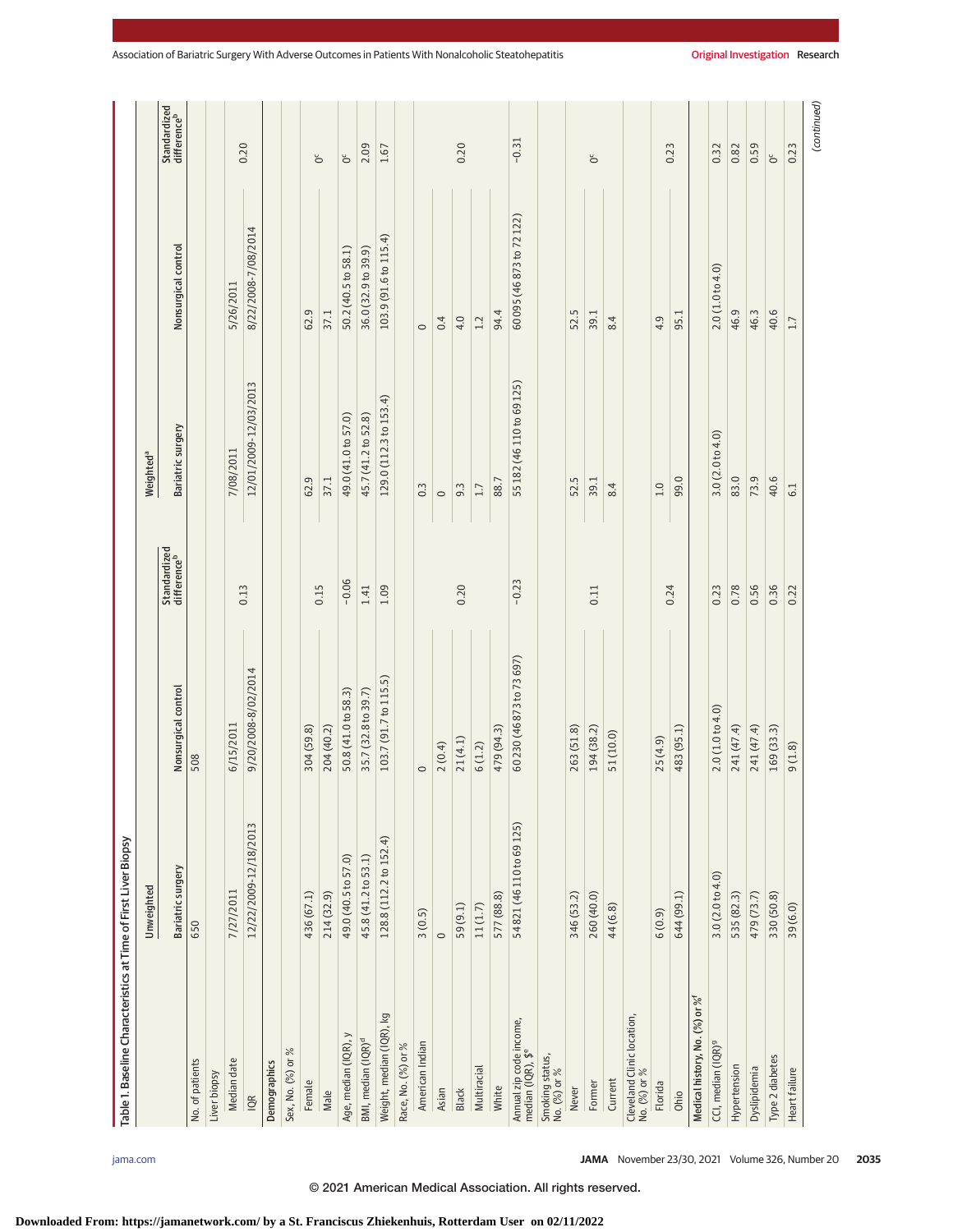| Standardized<br>difference <sup>b</sup><br>$-0.04$<br>$-0.04$<br>$-0.25$<br>$-0.11$<br>$-0.67$<br>$-0.27$<br>0.40<br>0.24<br>0.35<br>0.68<br>0.36<br>0.08<br>0.04<br>0.39<br>0.52<br>0.05<br>0.14<br>0.42<br>0.07<br>0.23<br>0.31<br>Nonsurgical control<br>131 (121 to 143)<br>243 (201 to 290)<br>167 (122 to 232)<br>114 (89 to 142)<br>0.5(0.3 to 0.7)<br>$0.8(0.7 t_0 0.9)$<br>6.8 (6.0 to 7.5)<br>1.0(1.0 to 1.0)<br>4.4 (4.1 to 4.6)<br>77 (68 to 84)<br>43 (36 to 51)<br>34.9<br>22.6<br>72.0<br>28.0<br>30.8<br>33.3<br>61.6<br>34.5<br>60.2<br>44.1<br>3.9<br>1.4<br>7.3<br>4.2<br>8.2<br>136 (123 to 148)<br>248 (208 to 292)<br>159 (118 to 228)<br>Bariatric surgery<br>7.4 (6.5 to 8.6)<br>1.0(1.0 to 1.1)<br>4.3 (4.1 to 4.5)<br>0.5(0.4 to 0.6)<br>0.8(0.7 t 0.1.0)<br>98 (77 to 123)<br>73 (65 to 83)<br>41 (35 to 49)<br>Weighted <sup>a</sup><br>54.4<br>81.6<br>79.0<br>49.4<br>27.6<br>48.6<br>18.4<br>38.7<br>38.1<br>23.2<br>47.3<br>4.0<br>1.9<br>6.2<br>6.1<br>Standardized<br>difference <sup>b</sup><br>$-0.19$<br>$-0.08$<br>$-0.05$<br>$-0.05$<br>$-0.45$<br>$-0.12$<br>0.06<br>0.18<br>0.15<br>0.39<br>0.39<br>0.49<br>0.39<br>0.23<br>0.13<br>0.19<br>0.20<br>0.02<br>0.02<br>0.35<br>0.51<br>Nonsurgical control<br>132 (121 to 142)<br>240 (199 to 289)<br>165 (121 to 231)<br>111 (89 to 141)<br>6.8(6.0 to 7.6)<br>1.0(1.0 to 1.0)<br>4.4 (4.1 to 4.6)<br>$0.8(0.7 t_0 0.9)$<br>0.5(0.4 to 0.7)<br>77 (68 to 84)<br>43 (36 to 50)<br>310 (61.0)<br>227 (44.7)<br>122 (24.0)<br>186 (36.6)<br>351 (69.1)<br>179 (35.2)<br>150 (29.5)<br>159 (31.3)<br>298 (58.7)<br>157 (30.9)<br>21(4.1)<br>43 (8.5)<br>24(4.7)<br>37(7.3)<br>9(1.8)<br>253 (210 to 297)<br>136 (123 to 148)<br>162 (119 to 225)<br>Bariatric surgery<br>7.3(6.5 to 8.6)<br>1.0(1.0 to 1.1)<br>0.5(0.4 to 0.6)<br>0.8(0.7 t 01.0)<br>4.3 (4.1 to 4.5)<br>98 (77 to 123)<br>73 (65 to 83)<br>41 (35 to 49)<br>Unweighted<br>178 (27.4)<br>263 (40.5)<br>134 (20.6)<br>544 (83.7)<br>106 (16.3)<br>511 (78.6)<br>354 (54.5)<br>343 (52.8)<br>253 (38.9)<br>325 (50.0)<br>303 (46.6)<br>35(5.4)<br>22(3.4)<br>13(2.0)<br>39(6.0)<br>Clinical and laboratory data, median (IQR) <sup>n</sup><br>Medication history, No. (%) or %<br>International normalized ratio <sup>e</sup><br>Hepatocyte ballooning score<br>Lobular inflammation score<br>Liver biopsy, No. (%) or %<br>HDL cholesterol, mg/dL <sup>e</sup><br>Platelet count, × 10 <sup>9</sup> /L <sup>e</sup><br>LDL cholesterol, mg/dL <sup>e</sup><br>Cerebrovascular disease<br>Coronary artery disease<br>Triglycerides, mg/dL <sup>e</sup><br>Diastolic BP, mm Hge<br>Hemoglobin A <sub>1c</sub> , % <sup>e,i</sup><br>Systolic BP, mm Hge<br>Creatinine, mg/dL <sup>e</sup><br>Bilirubin, mg/dL <sup>e</sup><br>Antihypertensive<br>Albumin, g/dL <sup>e</sup><br>Steatosis score<br>Lipid-lowering<br>Not insulin<br>For diabetes<br>Vitamin E<br>Insulin<br>$\overline{\phantom{0}}$<br>$\sim$<br>$\overline{ }$<br>$\sim$<br>$\sim$<br>$\sim$<br>$\overline{ }$<br>$\overline{\sim}$ | Table 1. Baseline Characteristics at Time of First Liver Biopsy (continued) |  |  |  |
|-------------------------------------------------------------------------------------------------------------------------------------------------------------------------------------------------------------------------------------------------------------------------------------------------------------------------------------------------------------------------------------------------------------------------------------------------------------------------------------------------------------------------------------------------------------------------------------------------------------------------------------------------------------------------------------------------------------------------------------------------------------------------------------------------------------------------------------------------------------------------------------------------------------------------------------------------------------------------------------------------------------------------------------------------------------------------------------------------------------------------------------------------------------------------------------------------------------------------------------------------------------------------------------------------------------------------------------------------------------------------------------------------------------------------------------------------------------------------------------------------------------------------------------------------------------------------------------------------------------------------------------------------------------------------------------------------------------------------------------------------------------------------------------------------------------------------------------------------------------------------------------------------------------------------------------------------------------------------------------------------------------------------------------------------------------------------------------------------------------------------------------------------------------------------------------------------------------------------------------------------------------------------------------------------------------------------------------------------------------------------------------------------------------------------------------------------------------------------------------------------------------------------------------------------------------------------------------------------------------------------------------------------------------------------------------------------------------------------------------------------------------------------------------------------------------------------------------------------------------------------------------------------------------------------------------------------------------------------------------------------------------------------------------------------------|-----------------------------------------------------------------------------|--|--|--|
|                                                                                                                                                                                                                                                                                                                                                                                                                                                                                                                                                                                                                                                                                                                                                                                                                                                                                                                                                                                                                                                                                                                                                                                                                                                                                                                                                                                                                                                                                                                                                                                                                                                                                                                                                                                                                                                                                                                                                                                                                                                                                                                                                                                                                                                                                                                                                                                                                                                                                                                                                                                                                                                                                                                                                                                                                                                                                                                                                                                                                                                       |                                                                             |  |  |  |
|                                                                                                                                                                                                                                                                                                                                                                                                                                                                                                                                                                                                                                                                                                                                                                                                                                                                                                                                                                                                                                                                                                                                                                                                                                                                                                                                                                                                                                                                                                                                                                                                                                                                                                                                                                                                                                                                                                                                                                                                                                                                                                                                                                                                                                                                                                                                                                                                                                                                                                                                                                                                                                                                                                                                                                                                                                                                                                                                                                                                                                                       |                                                                             |  |  |  |
|                                                                                                                                                                                                                                                                                                                                                                                                                                                                                                                                                                                                                                                                                                                                                                                                                                                                                                                                                                                                                                                                                                                                                                                                                                                                                                                                                                                                                                                                                                                                                                                                                                                                                                                                                                                                                                                                                                                                                                                                                                                                                                                                                                                                                                                                                                                                                                                                                                                                                                                                                                                                                                                                                                                                                                                                                                                                                                                                                                                                                                                       |                                                                             |  |  |  |
|                                                                                                                                                                                                                                                                                                                                                                                                                                                                                                                                                                                                                                                                                                                                                                                                                                                                                                                                                                                                                                                                                                                                                                                                                                                                                                                                                                                                                                                                                                                                                                                                                                                                                                                                                                                                                                                                                                                                                                                                                                                                                                                                                                                                                                                                                                                                                                                                                                                                                                                                                                                                                                                                                                                                                                                                                                                                                                                                                                                                                                                       |                                                                             |  |  |  |
|                                                                                                                                                                                                                                                                                                                                                                                                                                                                                                                                                                                                                                                                                                                                                                                                                                                                                                                                                                                                                                                                                                                                                                                                                                                                                                                                                                                                                                                                                                                                                                                                                                                                                                                                                                                                                                                                                                                                                                                                                                                                                                                                                                                                                                                                                                                                                                                                                                                                                                                                                                                                                                                                                                                                                                                                                                                                                                                                                                                                                                                       |                                                                             |  |  |  |
|                                                                                                                                                                                                                                                                                                                                                                                                                                                                                                                                                                                                                                                                                                                                                                                                                                                                                                                                                                                                                                                                                                                                                                                                                                                                                                                                                                                                                                                                                                                                                                                                                                                                                                                                                                                                                                                                                                                                                                                                                                                                                                                                                                                                                                                                                                                                                                                                                                                                                                                                                                                                                                                                                                                                                                                                                                                                                                                                                                                                                                                       |                                                                             |  |  |  |
|                                                                                                                                                                                                                                                                                                                                                                                                                                                                                                                                                                                                                                                                                                                                                                                                                                                                                                                                                                                                                                                                                                                                                                                                                                                                                                                                                                                                                                                                                                                                                                                                                                                                                                                                                                                                                                                                                                                                                                                                                                                                                                                                                                                                                                                                                                                                                                                                                                                                                                                                                                                                                                                                                                                                                                                                                                                                                                                                                                                                                                                       |                                                                             |  |  |  |
|                                                                                                                                                                                                                                                                                                                                                                                                                                                                                                                                                                                                                                                                                                                                                                                                                                                                                                                                                                                                                                                                                                                                                                                                                                                                                                                                                                                                                                                                                                                                                                                                                                                                                                                                                                                                                                                                                                                                                                                                                                                                                                                                                                                                                                                                                                                                                                                                                                                                                                                                                                                                                                                                                                                                                                                                                                                                                                                                                                                                                                                       |                                                                             |  |  |  |
|                                                                                                                                                                                                                                                                                                                                                                                                                                                                                                                                                                                                                                                                                                                                                                                                                                                                                                                                                                                                                                                                                                                                                                                                                                                                                                                                                                                                                                                                                                                                                                                                                                                                                                                                                                                                                                                                                                                                                                                                                                                                                                                                                                                                                                                                                                                                                                                                                                                                                                                                                                                                                                                                                                                                                                                                                                                                                                                                                                                                                                                       |                                                                             |  |  |  |
|                                                                                                                                                                                                                                                                                                                                                                                                                                                                                                                                                                                                                                                                                                                                                                                                                                                                                                                                                                                                                                                                                                                                                                                                                                                                                                                                                                                                                                                                                                                                                                                                                                                                                                                                                                                                                                                                                                                                                                                                                                                                                                                                                                                                                                                                                                                                                                                                                                                                                                                                                                                                                                                                                                                                                                                                                                                                                                                                                                                                                                                       |                                                                             |  |  |  |
|                                                                                                                                                                                                                                                                                                                                                                                                                                                                                                                                                                                                                                                                                                                                                                                                                                                                                                                                                                                                                                                                                                                                                                                                                                                                                                                                                                                                                                                                                                                                                                                                                                                                                                                                                                                                                                                                                                                                                                                                                                                                                                                                                                                                                                                                                                                                                                                                                                                                                                                                                                                                                                                                                                                                                                                                                                                                                                                                                                                                                                                       |                                                                             |  |  |  |
|                                                                                                                                                                                                                                                                                                                                                                                                                                                                                                                                                                                                                                                                                                                                                                                                                                                                                                                                                                                                                                                                                                                                                                                                                                                                                                                                                                                                                                                                                                                                                                                                                                                                                                                                                                                                                                                                                                                                                                                                                                                                                                                                                                                                                                                                                                                                                                                                                                                                                                                                                                                                                                                                                                                                                                                                                                                                                                                                                                                                                                                       |                                                                             |  |  |  |
|                                                                                                                                                                                                                                                                                                                                                                                                                                                                                                                                                                                                                                                                                                                                                                                                                                                                                                                                                                                                                                                                                                                                                                                                                                                                                                                                                                                                                                                                                                                                                                                                                                                                                                                                                                                                                                                                                                                                                                                                                                                                                                                                                                                                                                                                                                                                                                                                                                                                                                                                                                                                                                                                                                                                                                                                                                                                                                                                                                                                                                                       |                                                                             |  |  |  |
|                                                                                                                                                                                                                                                                                                                                                                                                                                                                                                                                                                                                                                                                                                                                                                                                                                                                                                                                                                                                                                                                                                                                                                                                                                                                                                                                                                                                                                                                                                                                                                                                                                                                                                                                                                                                                                                                                                                                                                                                                                                                                                                                                                                                                                                                                                                                                                                                                                                                                                                                                                                                                                                                                                                                                                                                                                                                                                                                                                                                                                                       |                                                                             |  |  |  |
|                                                                                                                                                                                                                                                                                                                                                                                                                                                                                                                                                                                                                                                                                                                                                                                                                                                                                                                                                                                                                                                                                                                                                                                                                                                                                                                                                                                                                                                                                                                                                                                                                                                                                                                                                                                                                                                                                                                                                                                                                                                                                                                                                                                                                                                                                                                                                                                                                                                                                                                                                                                                                                                                                                                                                                                                                                                                                                                                                                                                                                                       |                                                                             |  |  |  |
|                                                                                                                                                                                                                                                                                                                                                                                                                                                                                                                                                                                                                                                                                                                                                                                                                                                                                                                                                                                                                                                                                                                                                                                                                                                                                                                                                                                                                                                                                                                                                                                                                                                                                                                                                                                                                                                                                                                                                                                                                                                                                                                                                                                                                                                                                                                                                                                                                                                                                                                                                                                                                                                                                                                                                                                                                                                                                                                                                                                                                                                       |                                                                             |  |  |  |
|                                                                                                                                                                                                                                                                                                                                                                                                                                                                                                                                                                                                                                                                                                                                                                                                                                                                                                                                                                                                                                                                                                                                                                                                                                                                                                                                                                                                                                                                                                                                                                                                                                                                                                                                                                                                                                                                                                                                                                                                                                                                                                                                                                                                                                                                                                                                                                                                                                                                                                                                                                                                                                                                                                                                                                                                                                                                                                                                                                                                                                                       |                                                                             |  |  |  |
|                                                                                                                                                                                                                                                                                                                                                                                                                                                                                                                                                                                                                                                                                                                                                                                                                                                                                                                                                                                                                                                                                                                                                                                                                                                                                                                                                                                                                                                                                                                                                                                                                                                                                                                                                                                                                                                                                                                                                                                                                                                                                                                                                                                                                                                                                                                                                                                                                                                                                                                                                                                                                                                                                                                                                                                                                                                                                                                                                                                                                                                       |                                                                             |  |  |  |
|                                                                                                                                                                                                                                                                                                                                                                                                                                                                                                                                                                                                                                                                                                                                                                                                                                                                                                                                                                                                                                                                                                                                                                                                                                                                                                                                                                                                                                                                                                                                                                                                                                                                                                                                                                                                                                                                                                                                                                                                                                                                                                                                                                                                                                                                                                                                                                                                                                                                                                                                                                                                                                                                                                                                                                                                                                                                                                                                                                                                                                                       |                                                                             |  |  |  |
|                                                                                                                                                                                                                                                                                                                                                                                                                                                                                                                                                                                                                                                                                                                                                                                                                                                                                                                                                                                                                                                                                                                                                                                                                                                                                                                                                                                                                                                                                                                                                                                                                                                                                                                                                                                                                                                                                                                                                                                                                                                                                                                                                                                                                                                                                                                                                                                                                                                                                                                                                                                                                                                                                                                                                                                                                                                                                                                                                                                                                                                       |                                                                             |  |  |  |
|                                                                                                                                                                                                                                                                                                                                                                                                                                                                                                                                                                                                                                                                                                                                                                                                                                                                                                                                                                                                                                                                                                                                                                                                                                                                                                                                                                                                                                                                                                                                                                                                                                                                                                                                                                                                                                                                                                                                                                                                                                                                                                                                                                                                                                                                                                                                                                                                                                                                                                                                                                                                                                                                                                                                                                                                                                                                                                                                                                                                                                                       |                                                                             |  |  |  |
|                                                                                                                                                                                                                                                                                                                                                                                                                                                                                                                                                                                                                                                                                                                                                                                                                                                                                                                                                                                                                                                                                                                                                                                                                                                                                                                                                                                                                                                                                                                                                                                                                                                                                                                                                                                                                                                                                                                                                                                                                                                                                                                                                                                                                                                                                                                                                                                                                                                                                                                                                                                                                                                                                                                                                                                                                                                                                                                                                                                                                                                       |                                                                             |  |  |  |
|                                                                                                                                                                                                                                                                                                                                                                                                                                                                                                                                                                                                                                                                                                                                                                                                                                                                                                                                                                                                                                                                                                                                                                                                                                                                                                                                                                                                                                                                                                                                                                                                                                                                                                                                                                                                                                                                                                                                                                                                                                                                                                                                                                                                                                                                                                                                                                                                                                                                                                                                                                                                                                                                                                                                                                                                                                                                                                                                                                                                                                                       |                                                                             |  |  |  |
|                                                                                                                                                                                                                                                                                                                                                                                                                                                                                                                                                                                                                                                                                                                                                                                                                                                                                                                                                                                                                                                                                                                                                                                                                                                                                                                                                                                                                                                                                                                                                                                                                                                                                                                                                                                                                                                                                                                                                                                                                                                                                                                                                                                                                                                                                                                                                                                                                                                                                                                                                                                                                                                                                                                                                                                                                                                                                                                                                                                                                                                       |                                                                             |  |  |  |
|                                                                                                                                                                                                                                                                                                                                                                                                                                                                                                                                                                                                                                                                                                                                                                                                                                                                                                                                                                                                                                                                                                                                                                                                                                                                                                                                                                                                                                                                                                                                                                                                                                                                                                                                                                                                                                                                                                                                                                                                                                                                                                                                                                                                                                                                                                                                                                                                                                                                                                                                                                                                                                                                                                                                                                                                                                                                                                                                                                                                                                                       |                                                                             |  |  |  |
|                                                                                                                                                                                                                                                                                                                                                                                                                                                                                                                                                                                                                                                                                                                                                                                                                                                                                                                                                                                                                                                                                                                                                                                                                                                                                                                                                                                                                                                                                                                                                                                                                                                                                                                                                                                                                                                                                                                                                                                                                                                                                                                                                                                                                                                                                                                                                                                                                                                                                                                                                                                                                                                                                                                                                                                                                                                                                                                                                                                                                                                       |                                                                             |  |  |  |
|                                                                                                                                                                                                                                                                                                                                                                                                                                                                                                                                                                                                                                                                                                                                                                                                                                                                                                                                                                                                                                                                                                                                                                                                                                                                                                                                                                                                                                                                                                                                                                                                                                                                                                                                                                                                                                                                                                                                                                                                                                                                                                                                                                                                                                                                                                                                                                                                                                                                                                                                                                                                                                                                                                                                                                                                                                                                                                                                                                                                                                                       |                                                                             |  |  |  |
|                                                                                                                                                                                                                                                                                                                                                                                                                                                                                                                                                                                                                                                                                                                                                                                                                                                                                                                                                                                                                                                                                                                                                                                                                                                                                                                                                                                                                                                                                                                                                                                                                                                                                                                                                                                                                                                                                                                                                                                                                                                                                                                                                                                                                                                                                                                                                                                                                                                                                                                                                                                                                                                                                                                                                                                                                                                                                                                                                                                                                                                       |                                                                             |  |  |  |
|                                                                                                                                                                                                                                                                                                                                                                                                                                                                                                                                                                                                                                                                                                                                                                                                                                                                                                                                                                                                                                                                                                                                                                                                                                                                                                                                                                                                                                                                                                                                                                                                                                                                                                                                                                                                                                                                                                                                                                                                                                                                                                                                                                                                                                                                                                                                                                                                                                                                                                                                                                                                                                                                                                                                                                                                                                                                                                                                                                                                                                                       |                                                                             |  |  |  |
|                                                                                                                                                                                                                                                                                                                                                                                                                                                                                                                                                                                                                                                                                                                                                                                                                                                                                                                                                                                                                                                                                                                                                                                                                                                                                                                                                                                                                                                                                                                                                                                                                                                                                                                                                                                                                                                                                                                                                                                                                                                                                                                                                                                                                                                                                                                                                                                                                                                                                                                                                                                                                                                                                                                                                                                                                                                                                                                                                                                                                                                       |                                                                             |  |  |  |
|                                                                                                                                                                                                                                                                                                                                                                                                                                                                                                                                                                                                                                                                                                                                                                                                                                                                                                                                                                                                                                                                                                                                                                                                                                                                                                                                                                                                                                                                                                                                                                                                                                                                                                                                                                                                                                                                                                                                                                                                                                                                                                                                                                                                                                                                                                                                                                                                                                                                                                                                                                                                                                                                                                                                                                                                                                                                                                                                                                                                                                                       |                                                                             |  |  |  |
|                                                                                                                                                                                                                                                                                                                                                                                                                                                                                                                                                                                                                                                                                                                                                                                                                                                                                                                                                                                                                                                                                                                                                                                                                                                                                                                                                                                                                                                                                                                                                                                                                                                                                                                                                                                                                                                                                                                                                                                                                                                                                                                                                                                                                                                                                                                                                                                                                                                                                                                                                                                                                                                                                                                                                                                                                                                                                                                                                                                                                                                       |                                                                             |  |  |  |
|                                                                                                                                                                                                                                                                                                                                                                                                                                                                                                                                                                                                                                                                                                                                                                                                                                                                                                                                                                                                                                                                                                                                                                                                                                                                                                                                                                                                                                                                                                                                                                                                                                                                                                                                                                                                                                                                                                                                                                                                                                                                                                                                                                                                                                                                                                                                                                                                                                                                                                                                                                                                                                                                                                                                                                                                                                                                                                                                                                                                                                                       |                                                                             |  |  |  |
|                                                                                                                                                                                                                                                                                                                                                                                                                                                                                                                                                                                                                                                                                                                                                                                                                                                                                                                                                                                                                                                                                                                                                                                                                                                                                                                                                                                                                                                                                                                                                                                                                                                                                                                                                                                                                                                                                                                                                                                                                                                                                                                                                                                                                                                                                                                                                                                                                                                                                                                                                                                                                                                                                                                                                                                                                                                                                                                                                                                                                                                       |                                                                             |  |  |  |
|                                                                                                                                                                                                                                                                                                                                                                                                                                                                                                                                                                                                                                                                                                                                                                                                                                                                                                                                                                                                                                                                                                                                                                                                                                                                                                                                                                                                                                                                                                                                                                                                                                                                                                                                                                                                                                                                                                                                                                                                                                                                                                                                                                                                                                                                                                                                                                                                                                                                                                                                                                                                                                                                                                                                                                                                                                                                                                                                                                                                                                                       |                                                                             |  |  |  |

**2036 JAMA** November 23/30, 2021 Volume 326, Number 20 **(Reprinted)** and a strategy of the printed of the printed of the printed of the printed of the printed of the printed of the printed of the printed of the printed of

© 2021 American Medical Association. All rights reserved.

# **Downloaded From: https://jamanetwork.com/ by a St. Franciscus Zhiekenhuis, Rotterdam User on 02/11/2022**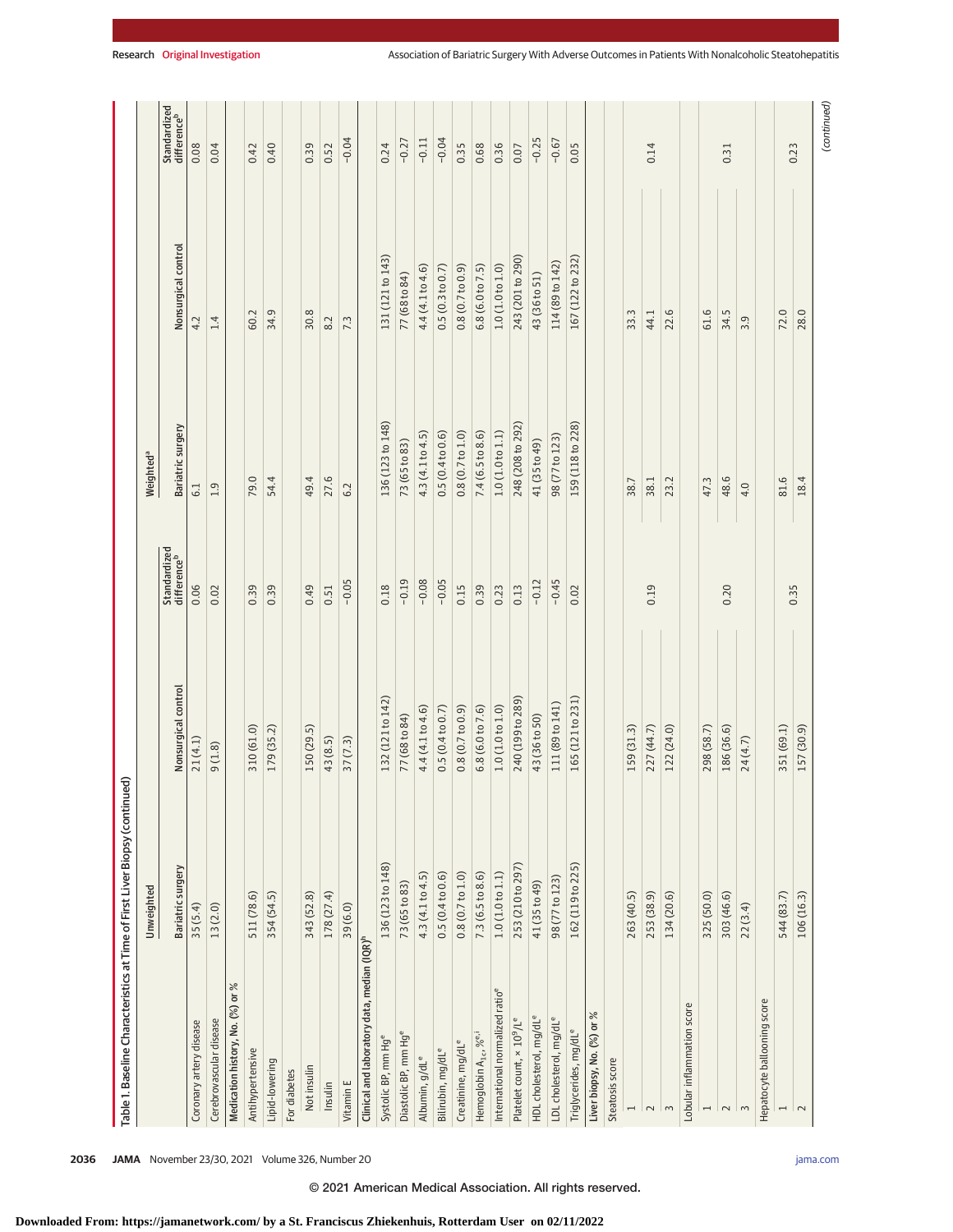| h The normal value range is 3.9 g/dL to 4.9 g/dL for albumin; 0.2 mg/dL to 1.3 mg/dL for bilirubin; 0.58 mg/dL to<br>k Higher stages represent more severe fibrosis. Stage O, no fibrosis; stage 1, perisinusoidal or periportal; stage 2,<br>steatosis (grade of 0 to 3), hepatocyte ballooning (grade of 0 to 2), and lobular inflammation (grade of 0 to 3).<br>Higher scores indicate more severe histological changes. Calculated based on the cumulative scores of liver<br>0.96 mg/dL for creatinine; >39 mg/dL for HDL cholesterol; 4.3% to 5.6% for hemoglobin A <sub>ic</sub> ; 0.9 to 1.3 for<br><sup>g</sup> A method of predicting the risk of mortality based on the International Classification of Diseases diagnosis<br>codes for 17 comorbidities. Presence of each comorbidity is awarded a point from 1 to 6. The final score is<br>international normalized ratio; <100 mg/dL for LDL cholesterol; 150 to 400 x 10 <sup>9</sup> /L for platelet count;<br>calculated by the summation of applicable points and scores range from O (no disease burden) to 29<br>perisinusoidal and portal or periportal; stage 3, bridging fibrosis; and stage 4, cirrhosis.<br>Nonsurgical control<br>18.5<br>50.8<br>20.0<br>30.7<br>16.5<br>29.2<br>29.2<br>0.4<br>4.8<br>Only measured in patients with type 2 diabetes at baseline.<br><sup>f</sup> The diagnosis codes appear in eTable 3 in Supplement 2.<br>Bariatric surgery<br>Weighted <sup>a</sup><br>and <150 mg/dL for triglycerides.<br>20.0<br>18.5<br>50.8<br>30.7<br>29.2<br>16.5<br>29.2<br>4.8<br>0.4<br>(maximal disease burden).<br>Standardized<br>differenceb<br>0.16<br>0.28<br>there were missing data for 82 patients; annual zip code income, 17 patients; bilirubin, 81 patients; creatinine, 85<br><sup>a</sup> After overlap weighting, a single individual no longer represents a single data entity and thus raw counts are not<br>SI conversion factors: To convert bilirubin to µmol/L, multiply by 17.104; creatinine to µmol/L, multiply by 76.25;<br>"There were missing data for this variable. Missing values were handled with multiple imputation. For albumin,<br>Abbreviations: BMI, body mass index; BP, blood pressure; CCI, Charlson Comorbidity Index; HDL, high-density<br>patients; LDL cholesterol, 365 patients; platelet count, 59 patients; systolic and diastolic BP, 31 patients; and<br>hemoglobin A <sub>nc</sub> to mmol/mol, subtract 2.152 from the percentage value and divide by 0.0915; HDL and LDL<br>patients; HDL cholesterol, 350 patients; hemoglobin A <sub>nc</sub> , 154 patients; international normalized ratio, 523<br><sup>b</sup> Absolute value of the between-group difference in means or proportions (bariatric surgery – nonsurgical<br>Nonsurgical control<br>160 (31.5)<br>140 (27.6)<br>226 (44.5)<br>122 (24.0)<br>150 (29.5)<br>102 (20.1)<br>85 (16.7)<br>29(5.7)<br>2(0.39)<br>cholesterol to mmol/L, multiply by 0.0259; triglycerides to mmol/L, multiply by 0.0113.<br>lipoprotein; LDL, low-density lipoprotein; NAFLD, nonalcoholic fatty liver disease.<br><sup>c</sup> Overlap weighting provided precise balance for these important variables.<br><sup>d</sup> Calculated as weight in kilograms divided by height in meters squared.<br><b>Bariatric surgery</b><br>Unweighted<br>129 (19.8)<br>209 (32.2)<br>200 (30.8)<br>380 (58.5)<br>158 (24.3)<br>112 (17.2)<br>86(13.2)<br>23(3.5)<br>3(0.46)<br>control) divided by the pooled SD.<br>reported after overlap weighting.<br>Histological NAFLD activity score<br>Histological liver fibrosis stage <sup>k</sup><br>3<br>4<br>5<br>6<br>$\infty$<br>$\sim$<br>$\sim$ |                              | Table 1. Baseline Characteristics at Time of First Liver Biopsy (continued) |  |                             |  |
|------------------------------------------------------------------------------------------------------------------------------------------------------------------------------------------------------------------------------------------------------------------------------------------------------------------------------------------------------------------------------------------------------------------------------------------------------------------------------------------------------------------------------------------------------------------------------------------------------------------------------------------------------------------------------------------------------------------------------------------------------------------------------------------------------------------------------------------------------------------------------------------------------------------------------------------------------------------------------------------------------------------------------------------------------------------------------------------------------------------------------------------------------------------------------------------------------------------------------------------------------------------------------------------------------------------------------------------------------------------------------------------------------------------------------------------------------------------------------------------------------------------------------------------------------------------------------------------------------------------------------------------------------------------------------------------------------------------------------------------------------------------------------------------------------------------------------------------------------------------------------------------------------------------------------------------------------------------------------------------------------------------------------------------------------------------------------------------------------------------------------------------------------------------------------------------------------------------------------------------------------------------------------------------------------------------------------------------------------------------------------------------------------------------------------------------------------------------------------------------------------------------------------------------------------------------------------------------------------------------------------------------------------------------------------------------------------------------------------------------------------------------------------------------------------------------------------------------------------------------------------------------------------------------------------------------------------------------------------------------------------------------------------------------------------------------------------------------------------------------------------------------------------------------------------------------------------------------------------------------------------------------------------------------------------------------------------------------------------------------------------------------------------------------------------------------------------------------------------------------------------------------------------------------------------------------------------------------------------------------------------------------------------------------------------------|------------------------------|-----------------------------------------------------------------------------|--|-----------------------------|--|
|                                                                                                                                                                                                                                                                                                                                                                                                                                                                                                                                                                                                                                                                                                                                                                                                                                                                                                                                                                                                                                                                                                                                                                                                                                                                                                                                                                                                                                                                                                                                                                                                                                                                                                                                                                                                                                                                                                                                                                                                                                                                                                                                                                                                                                                                                                                                                                                                                                                                                                                                                                                                                                                                                                                                                                                                                                                                                                                                                                                                                                                                                                                                                                                                                                                                                                                                                                                                                                                                                                                                                                                                                                                                                    |                              |                                                                             |  |                             |  |
|                                                                                                                                                                                                                                                                                                                                                                                                                                                                                                                                                                                                                                                                                                                                                                                                                                                                                                                                                                                                                                                                                                                                                                                                                                                                                                                                                                                                                                                                                                                                                                                                                                                                                                                                                                                                                                                                                                                                                                                                                                                                                                                                                                                                                                                                                                                                                                                                                                                                                                                                                                                                                                                                                                                                                                                                                                                                                                                                                                                                                                                                                                                                                                                                                                                                                                                                                                                                                                                                                                                                                                                                                                                                                    |                              |                                                                             |  | Standardized<br>differenceb |  |
|                                                                                                                                                                                                                                                                                                                                                                                                                                                                                                                                                                                                                                                                                                                                                                                                                                                                                                                                                                                                                                                                                                                                                                                                                                                                                                                                                                                                                                                                                                                                                                                                                                                                                                                                                                                                                                                                                                                                                                                                                                                                                                                                                                                                                                                                                                                                                                                                                                                                                                                                                                                                                                                                                                                                                                                                                                                                                                                                                                                                                                                                                                                                                                                                                                                                                                                                                                                                                                                                                                                                                                                                                                                                                    |                              |                                                                             |  |                             |  |
|                                                                                                                                                                                                                                                                                                                                                                                                                                                                                                                                                                                                                                                                                                                                                                                                                                                                                                                                                                                                                                                                                                                                                                                                                                                                                                                                                                                                                                                                                                                                                                                                                                                                                                                                                                                                                                                                                                                                                                                                                                                                                                                                                                                                                                                                                                                                                                                                                                                                                                                                                                                                                                                                                                                                                                                                                                                                                                                                                                                                                                                                                                                                                                                                                                                                                                                                                                                                                                                                                                                                                                                                                                                                                    |                              |                                                                             |  |                             |  |
|                                                                                                                                                                                                                                                                                                                                                                                                                                                                                                                                                                                                                                                                                                                                                                                                                                                                                                                                                                                                                                                                                                                                                                                                                                                                                                                                                                                                                                                                                                                                                                                                                                                                                                                                                                                                                                                                                                                                                                                                                                                                                                                                                                                                                                                                                                                                                                                                                                                                                                                                                                                                                                                                                                                                                                                                                                                                                                                                                                                                                                                                                                                                                                                                                                                                                                                                                                                                                                                                                                                                                                                                                                                                                    |                              |                                                                             |  |                             |  |
|                                                                                                                                                                                                                                                                                                                                                                                                                                                                                                                                                                                                                                                                                                                                                                                                                                                                                                                                                                                                                                                                                                                                                                                                                                                                                                                                                                                                                                                                                                                                                                                                                                                                                                                                                                                                                                                                                                                                                                                                                                                                                                                                                                                                                                                                                                                                                                                                                                                                                                                                                                                                                                                                                                                                                                                                                                                                                                                                                                                                                                                                                                                                                                                                                                                                                                                                                                                                                                                                                                                                                                                                                                                                                    |                              |                                                                             |  |                             |  |
|                                                                                                                                                                                                                                                                                                                                                                                                                                                                                                                                                                                                                                                                                                                                                                                                                                                                                                                                                                                                                                                                                                                                                                                                                                                                                                                                                                                                                                                                                                                                                                                                                                                                                                                                                                                                                                                                                                                                                                                                                                                                                                                                                                                                                                                                                                                                                                                                                                                                                                                                                                                                                                                                                                                                                                                                                                                                                                                                                                                                                                                                                                                                                                                                                                                                                                                                                                                                                                                                                                                                                                                                                                                                                    |                              |                                                                             |  | ŏ                           |  |
|                                                                                                                                                                                                                                                                                                                                                                                                                                                                                                                                                                                                                                                                                                                                                                                                                                                                                                                                                                                                                                                                                                                                                                                                                                                                                                                                                                                                                                                                                                                                                                                                                                                                                                                                                                                                                                                                                                                                                                                                                                                                                                                                                                                                                                                                                                                                                                                                                                                                                                                                                                                                                                                                                                                                                                                                                                                                                                                                                                                                                                                                                                                                                                                                                                                                                                                                                                                                                                                                                                                                                                                                                                                                                    |                              |                                                                             |  |                             |  |
|                                                                                                                                                                                                                                                                                                                                                                                                                                                                                                                                                                                                                                                                                                                                                                                                                                                                                                                                                                                                                                                                                                                                                                                                                                                                                                                                                                                                                                                                                                                                                                                                                                                                                                                                                                                                                                                                                                                                                                                                                                                                                                                                                                                                                                                                                                                                                                                                                                                                                                                                                                                                                                                                                                                                                                                                                                                                                                                                                                                                                                                                                                                                                                                                                                                                                                                                                                                                                                                                                                                                                                                                                                                                                    |                              |                                                                             |  |                             |  |
|                                                                                                                                                                                                                                                                                                                                                                                                                                                                                                                                                                                                                                                                                                                                                                                                                                                                                                                                                                                                                                                                                                                                                                                                                                                                                                                                                                                                                                                                                                                                                                                                                                                                                                                                                                                                                                                                                                                                                                                                                                                                                                                                                                                                                                                                                                                                                                                                                                                                                                                                                                                                                                                                                                                                                                                                                                                                                                                                                                                                                                                                                                                                                                                                                                                                                                                                                                                                                                                                                                                                                                                                                                                                                    |                              |                                                                             |  |                             |  |
|                                                                                                                                                                                                                                                                                                                                                                                                                                                                                                                                                                                                                                                                                                                                                                                                                                                                                                                                                                                                                                                                                                                                                                                                                                                                                                                                                                                                                                                                                                                                                                                                                                                                                                                                                                                                                                                                                                                                                                                                                                                                                                                                                                                                                                                                                                                                                                                                                                                                                                                                                                                                                                                                                                                                                                                                                                                                                                                                                                                                                                                                                                                                                                                                                                                                                                                                                                                                                                                                                                                                                                                                                                                                                    |                              |                                                                             |  |                             |  |
|                                                                                                                                                                                                                                                                                                                                                                                                                                                                                                                                                                                                                                                                                                                                                                                                                                                                                                                                                                                                                                                                                                                                                                                                                                                                                                                                                                                                                                                                                                                                                                                                                                                                                                                                                                                                                                                                                                                                                                                                                                                                                                                                                                                                                                                                                                                                                                                                                                                                                                                                                                                                                                                                                                                                                                                                                                                                                                                                                                                                                                                                                                                                                                                                                                                                                                                                                                                                                                                                                                                                                                                                                                                                                    |                              |                                                                             |  | ŏ                           |  |
|                                                                                                                                                                                                                                                                                                                                                                                                                                                                                                                                                                                                                                                                                                                                                                                                                                                                                                                                                                                                                                                                                                                                                                                                                                                                                                                                                                                                                                                                                                                                                                                                                                                                                                                                                                                                                                                                                                                                                                                                                                                                                                                                                                                                                                                                                                                                                                                                                                                                                                                                                                                                                                                                                                                                                                                                                                                                                                                                                                                                                                                                                                                                                                                                                                                                                                                                                                                                                                                                                                                                                                                                                                                                                    |                              |                                                                             |  |                             |  |
|                                                                                                                                                                                                                                                                                                                                                                                                                                                                                                                                                                                                                                                                                                                                                                                                                                                                                                                                                                                                                                                                                                                                                                                                                                                                                                                                                                                                                                                                                                                                                                                                                                                                                                                                                                                                                                                                                                                                                                                                                                                                                                                                                                                                                                                                                                                                                                                                                                                                                                                                                                                                                                                                                                                                                                                                                                                                                                                                                                                                                                                                                                                                                                                                                                                                                                                                                                                                                                                                                                                                                                                                                                                                                    | triglycerides, 347 patients. |                                                                             |  |                             |  |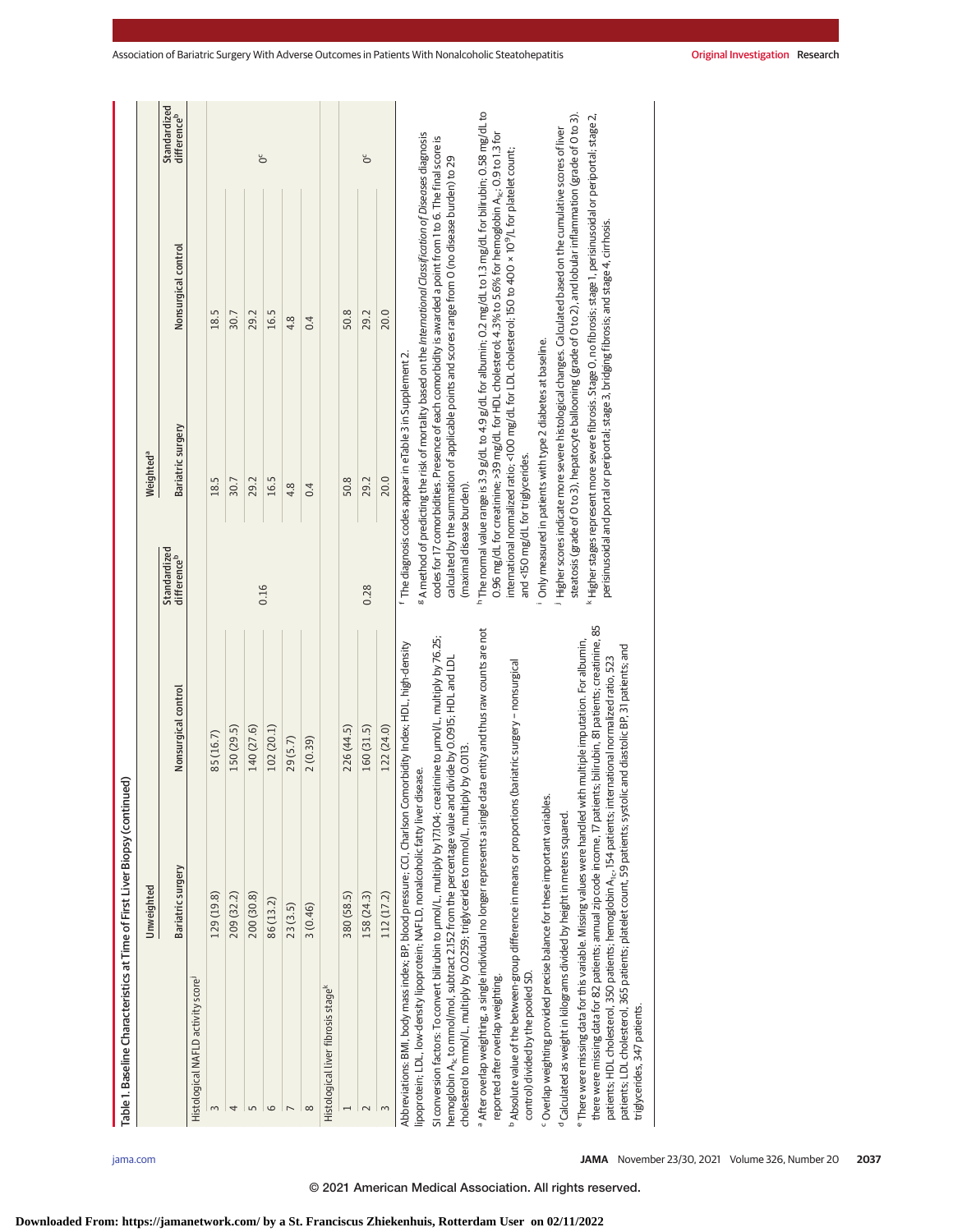



HR indicates hazard ratio. The date of bariatric surgery and liver biopsy was considered as the index date for patients in the bariatric surgery group. The date of first liver biopsy on which all selection criteria were met served as the index date for patients in the nonsurgical control group.

<sup>a</sup> Composite end point that was defined as the first occurrence of progression to clinical or histological cirrhosis, development of hepatocellular carcinoma, liver transplantation, or liver-related mortality after the index date. The median observation time was 84.6 months (IQR, 37.1-118.5 months) in the bariatric

surgery group and 85.3 months (IQR, 48.5-127.4 months) in the nonsurgical control group.

**b** Composite end point that was defined as the first occurrence of coronary artery events, cerebrovascular events, heart failure, or cardiovascular mortality after the index date. The median observation time was 81.6 months (IQR, 34.9-116.0 months) in the bariatric surgery group and 80.6 months (IQR, 46.2-126.1 months) in the nonsurgical control group.

(IQR, 4-10 years), including 7 years (IQR, 3-10 years) for patients in the bariatric surgery group and 7 years (IQR, 4-11 years) for patients in the nonsurgical control group.

Distribution of baseline covariates between the study groups was well-balanced after overlap weighting for age, sex, smoking status, presence of diabetes, histological NAFLD activity score, and histological liver fibrosis stage (Table 1). Among the patients in the overlap-weighted analysis, themean agewas 49 years, 62.9% were women, 40.6% had type 2 diabetes, and 8.4% were current smokers in both groups. Of the patients at baseline, 18.5% had a NAFLD activity score of 3, 30.7% had a score of 4, 29.2% had a score of 5, 16.5% had a score of 6, 4.8% had a score of 7, and 0.4% had a score of 8. Of the patients at baseline, 50.8% were categorized as histological liver fibrosis stage 1, 29.2% as stage 2, and 20.0% as stage 3. These frequencies were precisely similar after overlap weighting for the bariatric surgery group and the nonsurgical control group. For other covariates, patients in the bariatric surgery group had a higher risk profile at baseline than patients in the nonsurgical control group, including a higher BMI (45.7 vs 36.0, respectively) and more comorbidities.

# Major Adverse Liver Outcomes

At the end of the study period in the unweighted data set, 5 patients in the bariatric surgery group and 40 patients in the nonsurgical control group experiencedmajor adverse liver outcomes. The frequency of major adverse liver outcomes components in the crude (unweighted) data set appears in eTable 6 in [Supplement 2.](https://jamanetwork.com/journals/jama/fullarticle/10.1001/jama.2021.19569?utm_campaign=articlePDF%26utm_medium=articlePDFlink%26utm_source=articlePDF%26utm_content=jama.2021.19569)

Among the patients in the overlap-weighted analysis, the cumulative incidence of major adverse liver outcomes at 10 years was 2.3% (95% CI, 0%-4.6%) in the bariatric surgery group and 9.6% (95% CI, 6.1%-12.9%) in the nonsurgical group (unadjusted absolute risk difference, 7.3% [95% CI, 3.2%-11.4%]; adjusted absolute risk difference, 12.4% [95% CI, 5.7%- 19.7%]; adjusted HR, 0.12 [95% CI, 0.02-0.63], *P* = .01) (Figure 2A and Table 2).

# **MACE**

At the end of the study period in the unweighted data set, 39 patients in the bariatric surgery group and 60 patients in the nonsurgical control group experienced MACE. The frequency of MACE components in the crude (unweighted) data set appears in eTable 6 in [Supplement 2.](https://jamanetwork.com/journals/jama/fullarticle/10.1001/jama.2021.19569?utm_campaign=articlePDF%26utm_medium=articlePDFlink%26utm_source=articlePDF%26utm_content=jama.2021.19569)

Among the patients in the overlap-weighted analysis, the cumulative incidence of MACE at 10 years was 8.5% (95% CI, 5.5%-11.4%) in the bariatric surgery group and 15.7% (95% CI, 11.3%-19.8%) in the nonsurgical control group (unadjusted absolute risk difference, 7.2% [95% CI, 2.0%-12.3%]; adjusted absolute risk difference, 13.9% [95% CI, 5.9%- 21.9%]; adjusted HR, 0.30 [95% CI, 0.12-0.72], *P* = .007) (Figure 2B and Table 2). The proportional hazards assumption was satisfied for the composite outcomes.

# Status of Obesity and Diabetes Over Time

At 10 years, mean body weight was reduced by 22.4% (95% CI, 21.7%-23.0%) in patients in the bariatric surgery group and by 4.6% (95% CI, 3.9%-5.4%) in patients in the nonsurgical control group (mean between-group difference, 17.7% [95% CI, 16.7%-18.7%], *P* < .001). Bariatric surgery also was associated with a significant reduction in hemoglobin  $A_{1c}$  level in patients with diabetes (mean between-group difference for change from baseline to 10 years, 1.6% [95% CI, 1.3%-1.9%], *P* < .001) (Figure 3 and eTable 7 in [Supplement 2\)](https://jamanetwork.com/journals/jama/fullarticle/10.1001/jama.2021.19569?utm_campaign=articlePDF%26utm_medium=articlePDFlink%26utm_source=articlePDF%26utm_content=jama.2021.19569).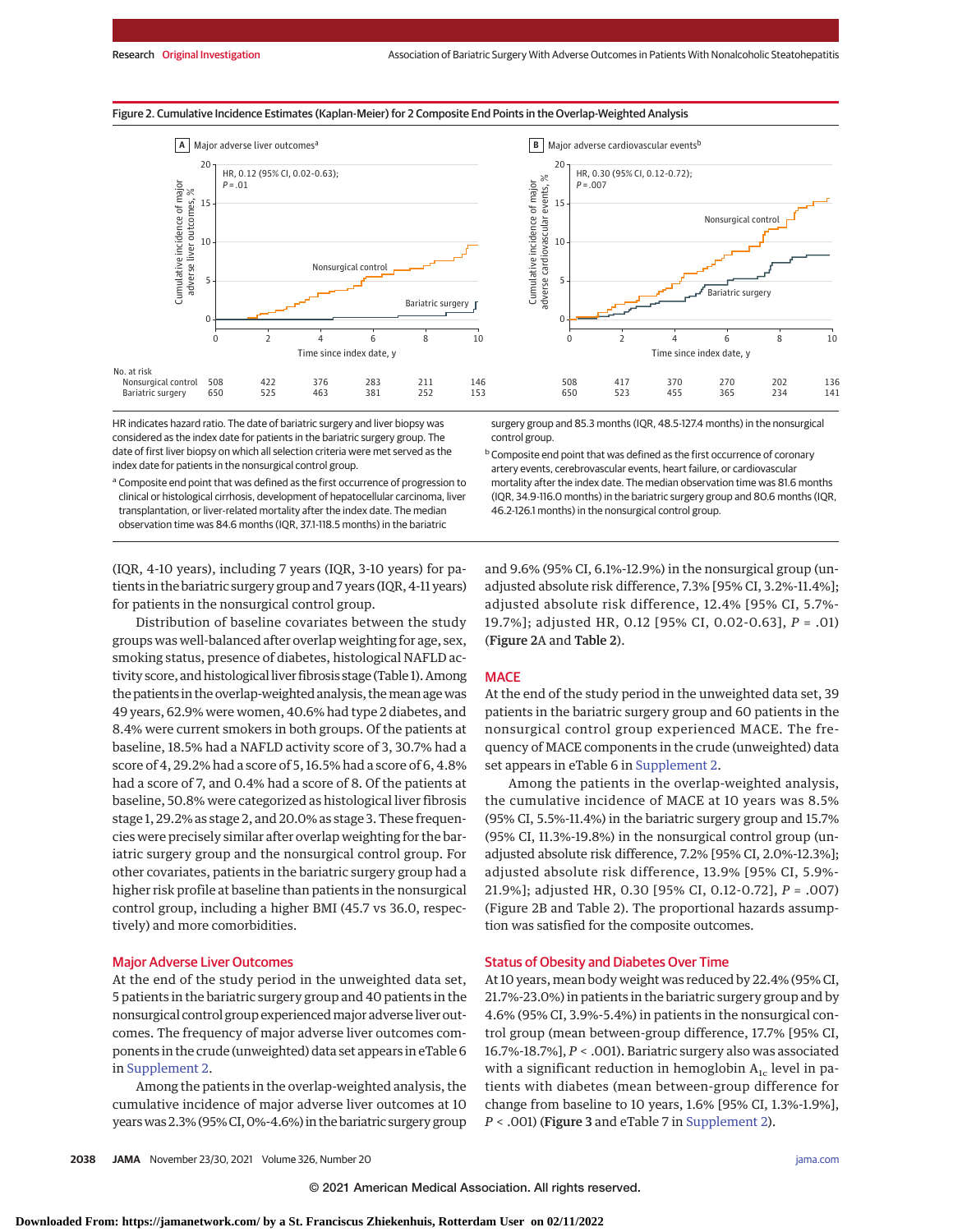Table 2. Major Adverse Liver Outcomes and Major Adverse Cardiovascular Events Among Patients Who Underwent Bariatric Surgery vs a Nonsurgical Control Group at 10 Years

|                                                  | <b>Bariatric surgery</b> |                                                                             | Nonsurgical control |                                                                             |                                                                      |                                                       |                      |  |  |
|--------------------------------------------------|--------------------------|-----------------------------------------------------------------------------|---------------------|-----------------------------------------------------------------------------|----------------------------------------------------------------------|-------------------------------------------------------|----------------------|--|--|
|                                                  | No. at risk              | <b>Cumulative incidence</b><br>at 10 years, $%$<br>$(95\%$ CI) <sup>a</sup> | No. at risk         | <b>Cumulative incidence</b><br>at 10 years, $%$<br>$(95\%$ CI) <sup>a</sup> | 10-Year absolute risk<br>difference, %<br>$(95\%$ CI) <sup>b,c</sup> | <b>Hazard ratio</b><br>$(95\% \text{ Cl})^{\text{b}}$ | P value <sup>b</sup> |  |  |
| Major adverse liver outcomes <sup>d</sup>        |                          |                                                                             |                     |                                                                             |                                                                      |                                                       |                      |  |  |
| Primary comparison <sup>e</sup>                  | 650                      | $2.3(0-4.6)$                                                                | 508                 | $9.6(6.1-12.9)$                                                             | $12.4(5.7-19.7)$                                                     | $0.12(0.02 - 0.63)$                                   | .01                  |  |  |
| Sensitivity analysis <sup>f</sup>                | 462                      | $2.2(0-4.7)$                                                                | 462                 | $10.7(6.8-14.5)$                                                            | $13.5(6.0-22.4)$                                                     | $0.09(0.02 - 0.35)$                                   | < 0.001              |  |  |
| Major adverse cardiovascular events <sup>9</sup> |                          |                                                                             |                     |                                                                             |                                                                      |                                                       |                      |  |  |
| Primary comparison <sup>e</sup>                  | 650                      | $8.5(5.5-11.4)$                                                             | 508                 | 15.7 (11.3-19.8)                                                            | 13.9 (5.9-21.9)                                                      | $0.30(0.12-0.72)$                                     | .007                 |  |  |
| Sensitivity analysis <sup>f</sup>                | 462                      | $7.9(4.4-11.2)$                                                             | 462                 | 16.3 (11.6-20.8)                                                            | $14.6(6.6-23.4)$                                                     | $0.25(0.12-0.49)$                                     | < 0.001              |  |  |

a Unadjusted estimates. Analysis treating death as a competing risk was also performed and provided similar estimates. The date of bariatric surgery and liver biopsy was considered as the index date for patients in the bariatric surgery group. The date of first liver biopsy on which all selection criteria were met served as the index date for patients in the nonsurgical control group.

<sup>b</sup> From fully adjusted Firth penalized Cox regression models (using the variables of liver biopsy index date, baseline body mass index, race, annual zip code income, location [Florida or Ohio], and Charlson Comorbidity Index score; presence of hypertension, dyslipidemia, heart failure, coronary artery disease, or cerebrovascular disease; baseline levels of serum bilirubin, albumin, creatinine, and international normalized ratio; and use of insulin and noninsulin diabetes medication).

<sup>c</sup> The 95% CIs for the difference in 10-year absolute risk (nonsurgical control

# Major Adverse Events After Bariatric Surgery

Within 30 days after bariatric surgery, 62 patients (9.5%) developed major adverse events, including postoperative sepsis (n = 23; 3.5%), gastrointestinal leak (n = 14; 2.2%), pulmonary adverse events (n = 14; 2.2%), bleeding (n = 11; 1.7%), venous thromboembolism (n = 9; 1.4%), acute kidney injury  $(n = 8; 1.2\%)$ , small bowel obstruction  $(n = 4; 0.6\%)$ , and cardiac adverse events (n = 3; 0.5%).

Within the first year after bariatric surgery, 4 patients (0.6%) died from surgical complications, including gastrointestinal leak ( $n = 2$ ) and respiratory failure ( $n = 2$ ). Subsequently, 3 additional patients died during long-term follow-up from conditions that could be attributed to their history of bariatric surgery, including intestinal obstruction and perforation  $(n = 1)$ , possible suicide  $(n = 1)$ , and a death possibly related to alcohol use disorder (n = 1). All 7 patients had undergone gastric bypass.

# Sensitivity Analysis

Using conventional propensity score matching, 462 patients in each group were used for the analysis (eTable 8 in [Supple](https://jamanetwork.com/journals/jama/fullarticle/10.1001/jama.2021.19569?utm_campaign=articlePDF%26utm_medium=articlePDFlink%26utm_source=articlePDF%26utm_content=jama.2021.19569)[ment 2\)](https://jamanetwork.com/journals/jama/fullarticle/10.1001/jama.2021.19569?utm_campaign=articlePDF%26utm_medium=articlePDFlink%26utm_source=articlePDF%26utm_content=jama.2021.19569). Overall, the differences in HRs comparing the risk of major adverse liver outcomes and MACE in patients in the bariatric surgery group vs patients in the nonsurgical control group and the adjusted absolute risk differences were negligible between the overlap weighting (primary comparison) and conventional matching (sensitivity analysis) (Table 2 and eFigure in [Supplement 2\)](https://jamanetwork.com/journals/jama/fullarticle/10.1001/jama.2021.19569?utm_campaign=articlePDF%26utm_medium=articlePDFlink%26utm_source=articlePDF%26utm_content=jama.2021.19569).

Examining the E-values for major adverse liver outcomes and MACE and comparing these E-values with the HR estimates of known risk factors for these end points (eTable 9 in [Supplement 2\)](https://jamanetwork.com/journals/jama/fullarticle/10.1001/jama.2021.19569?utm_campaign=articlePDF%26utm_medium=articlePDFlink%26utm_source=articlePDF%26utm_content=jama.2021.19569) indicates that it would be unlikely that an unmeasured confounder exists that could account for the obgroup − bariatric surgery group) were obtained by the percentile method from 2000 bootstrap iterations.

<sup>d</sup> A composite end point that was defined as occurrence of progression to clinical or histological cirrhosis, development of hepatocellular carcinoma, liver transplantation, or liver-related mortality. The frequency of events in the crude (unweighted) data set appears in eTable 6 in Supplement 2.

- <sup>e</sup> Balancing the bariatric surgery and nonsurgical control groups with overlap weighting.
- <sup>f</sup> Balancing the bariatric surgery and nonsurgical control groups with propensity score matching in the sensitivity analysis.
- <sup>g</sup> A composite end point that was defined as occurrence of coronary artery events, cerebrovascular events, heart failure, or cardiovascular mortality. The frequency of events in the crude (unweighted) data set appears in eTable 6 in Supplement 2.

served association between bariatric surgery and risk of major adverse liver outcomes and MACE.

# **Discussion**

In this observational study, bariatric surgery, compared with nonsurgical management, was associated with a significantly lower risk of incident major adverse liver outcomes and MACE among patients with NASH and obesity.

NASH in patients with obesity is associated with major adverse liver and cardiovascular outcomes. Ideal management requires a comprehensive approach to reverse liver injury and minimize the risk of both major adverse liver outcomes and MACE. To our knowledge, this is the first study reporting a treatment modality that is associated with decreased risk of major clinical end points in patients with biopsy-proven NASH. Given the large sample size, accurate histological diagnosis of NASH, statistical adjustments based on histological severity of liver disease by using overlap weighting statistical methods, and long duration of follow-up (median, 7 years), the current study provides evidence that bariatric surgery is associated with lower risk of major adverse liver outcomes and MACE in patients with NASH and obesity. The findings from this observational study suggest that bariatric surgery can be considered as a therapeutic option for patients with NASH and obesity.

Because sufficiently powered randomized clinical trials using liver biopsy and adequate follow-up duration to assess rare clinical end points in this slowly progressive disease are unlikely to be conducted in the near future, carefully designed observational studies (with adjustment for patient characteristics across treatment groups) can be useful to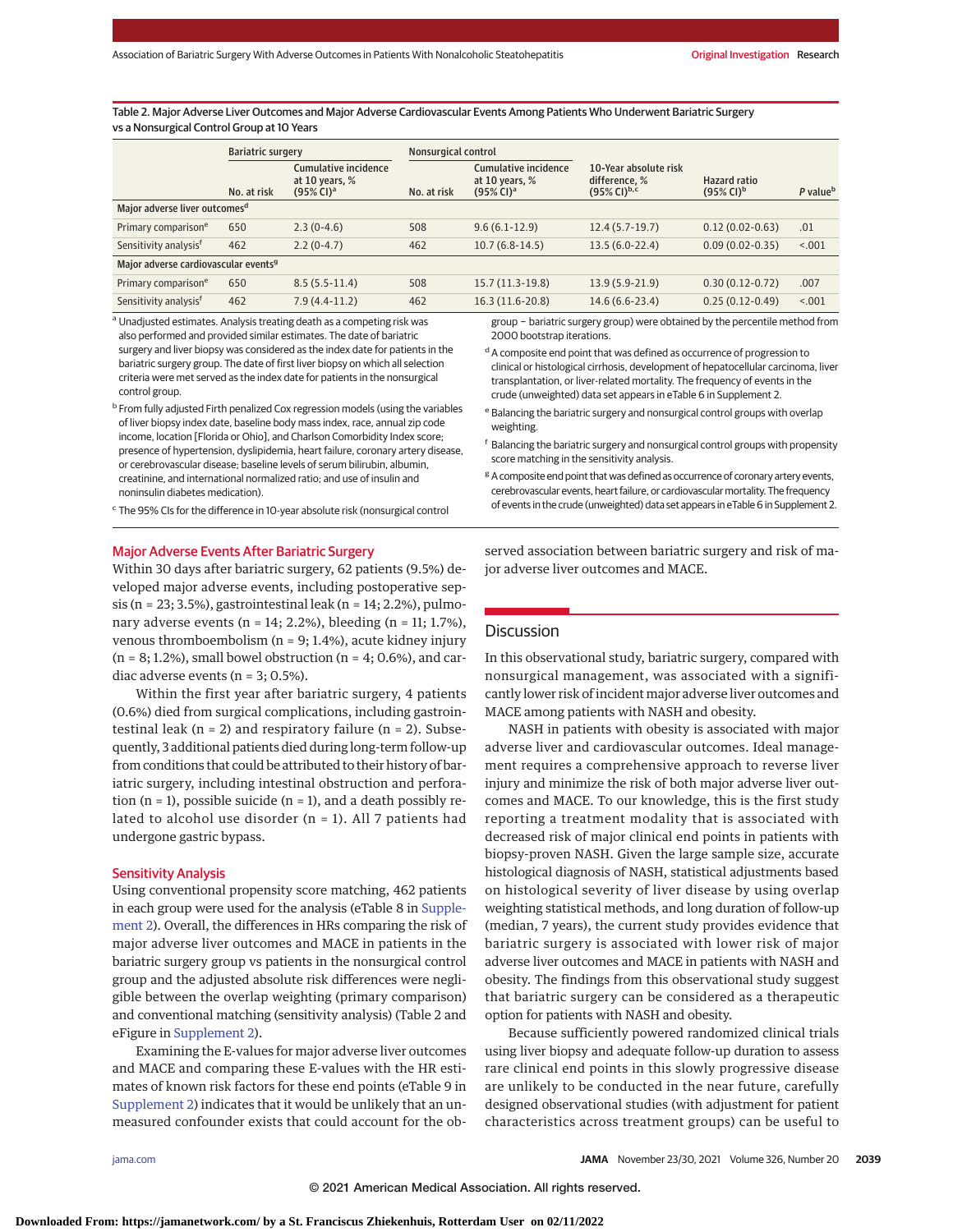

Figure 3. Trend Curves of Mean Change in Body Weight and Hemoglobin A<sub>1c</sub> Level Over 10 Years of Follow-up in the Overlap-Weighted Analysis

**B** Absolute change in hemoglobin  $A_{1c}$  for patients with type 2 diabetes<sup>b</sup>



Data are illustrated as smoothed mean trends from baseline to follow-up. The shaded areas indicate 95% CIs. The mean between-group differences at 10 years from baseline were estimated from a flexible regression model with a 4-knot restricted cubic spline for time × treatment interaction because the time from index date interacted with the treatment group. The date of bariatric surgery and liver biopsy was considered as the index date for patients in the bariatric surgery group. The date of first liver biopsy on which all selection criteria were met served as the index date for patients in the nonsurgical control group. The sample sizes at different time points appear in eTable 7 in [Supplement 2.](https://jamanetwork.com/journals/jama/fullarticle/10.1001/jama.2021.19569?utm_campaign=articlePDF%26utm_medium=articlePDFlink%26utm_source=articlePDF%26utm_content=jama.2021.19569)

<sup>a</sup> The median observation time was 74.9 months (IQR, 27.6-110.2 months) in the bariatric surgery group and 77.3 months (IQR, 38.4-123.1 months) in the nonsurgical control group.

<sup>b</sup> The median observation time was 41.2 months (IQR, 7.1-85.3 months) in the bariatric surgery group and 81.9 months (IQR, 43.7-120.0 months) in the nonsurgical control group. The shorter observation time in the bariatric surgery group is likely due to less need for regular testing in patients with improved diabetes after surgery.

inform treatment decisions. Overlap weighting can reproduce many aspects of randomized clinical trials and avoids some of the limitations associated with classic propensity score matching.<sup>17,18</sup> In the current study, overlap-weighting techniques were used to adjust for differences in major risk factors between patients in the bariatric surgery group and patients in the nonsurgical control group for MACE (age, sex, smoking status, and presence of diabetes) and major adverse liver outcomes (presence of diabetes, histological NAFLD activity score, and histological liver fibrosis stage), which led to precise balance on these critical variables at baseline. Instead of relying on imaging or available clinical risk scoring systems, liver biopsy data were used to characterize and quantify histological features of steatosis, hepatocyte ballooning, lobular inflammation, and liver fibrosis to accurately diagnose NASH and statistically adjust the study groups based on severity of liver disease, particularly liver fibrosis, at baseline. Liver fibrosis is a key prognostic marker for development of major adverse liver outcomes and mortality in patients with NASH.<sup>1-5</sup> During the second step of statistical adjustment, models were further adjusted based on several other covariates (eg, hypertension and dyslipidemia) by using the Firth method, which can increase the precision of estimates in Cox proportional hazards models. Comprehensive hepatology and bariatric surgery programs with liberal performance of liver biopsy for patients with NAFLD in medical and surgical settings during the last 2 decades were essential in identifying a large number of patients despite having strict clinical and histological selection criteria.

Although several drugs targeting improvement in histological features of NASH are in various stages of development, there is currently no drug therapy for NASH approved by regulatory authorities. A few small randomized clinical trials with short-term follow-up using liver biopsy before and after treatment have shown modest histological benefits for a small number of medications including vitamin  $E<sub>1</sub><sup>24</sup>$  pioglitazone,<sup>24</sup> obeticholic acid,<sup>25</sup> liraglutide,<sup>26</sup> and semaglutide.<sup>27</sup> Histological benefits after treatment, including resolution of NASH or improvement of liver fibrosis, are considered as surrogate markers for major clinical outcomes. Even if a medication is approved based on improvement in surrogate markers in the near future, it will be challenging to examine the effects on major clinical outcomes, includingmajor adverse liver outcomes and MACE, that often take a decade to develop. Furthermore, some medications such as vitamin E and obeticholic acid are unlikely to improve cardiovascular risk.<sup>1,28,29</sup>

Obesity is the main pathophysiologic driver of NASH. Although losing weight, regardless of how it is achieved, is the current primary treatment of NASH, $1-4$  bariatric surgery is the most effective available therapy for obesity. Accumulation of ectopic fat, immune system activation, and insulin resistance are the key initial steps that trigger development of NASH in patients with obesity.<sup>1-5</sup> Substantial and sustained weight loss after bariatric surgery and subsequent improvement in metabolic dysfunction and inflammatory state can potentially reverse histopathological changes and spare the liver from progressive damage. In a prospective study including 64 patients with repeat liver biopsy 5 years after bariatric surgery, NASH was resolved in 84% (95% CI, 73%-92%), fibrosis stage decreased in 70% (95% CI, 57%-82%), and fibrosis disappeared in 56% (95% CI, 42%-69%).<sup>10</sup> It is estimated that about 20% of patients with NASH develop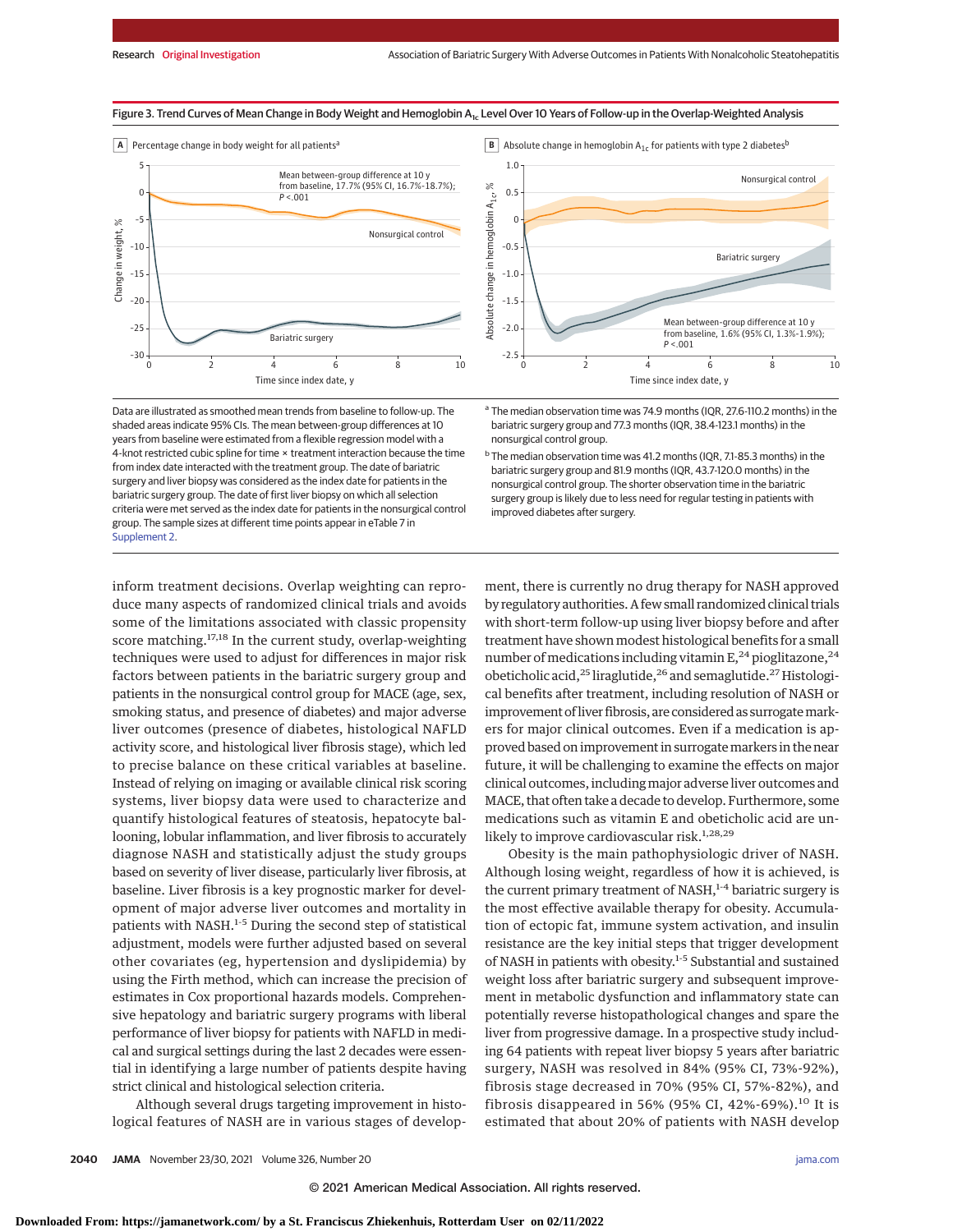cirrhosis during their lifetimes,<sup>30</sup> and the findings of the current study suggest that bariatric surgery is associated with an 88% lower risk of progression to major adverse liver outcomes during long-term follow-up.

NASH and cardiovascular diseases share numerous risk factors because both represent end-organ damage caused by metabolic derangements. In addition, NASH independently increases the risk of atherosclerosis, cardiomyopathy, and cardiac arrhythmia.<sup>5</sup> Bariatric surgery leads to a substantial and sustained weight loss, and effectively improves cardiometabolic risk factors<sup>6-9</sup> and quality of life.<sup>6,31</sup> Large matched-cohort studies have shown that bariatric surgery is associated with reduction in risk of MACE in patients with type 2 diabetes and obesity, presumably by its positive effects on cardiac risk factors, metabolism, function, workload, and geometry.13-15 Therefore, it was not unexpected in the current study to observe a lower risk of MACE among patients with NASH in the bariatric surgery group.

# Limitations

This study has several limitations. First, even though establishing a histological diagnosis of fibrotic NASH and balancing the study groups based on the histological grade and stage of liver disease were unique features of this study, challenges in interpreting liver biopsies including sampling bias and interobserver variability are well-known problems in histological assessments of NASH.<sup>1-3</sup>

Second, although overlap weighting created precise balance for certain critical covariates, $17,18$  there was imbalance on other baseline variables, albeit mostly favoring the nonsurgical control group. In the doubly robust estimation approach used in this study, the intention of the regression adjustment using the Firth penalized models was to control any imbalances that remained after the overlap-weighting process. Nevertheless, residual measured or unmeasured confounders, such as the healthy user effect (ie, patients who chose to undergo bariatric surgery could be more health conscious and partake in other healthy behaviors), can bias results in this observational study. No matching or statistical adjustment was performed based on the severity of other medical conditions at baseline. As a sensitivity analysis to assess the robustness of the observed associations in the presence of potential unmeasured confounders, E-values were calculated. The estimated E-values for major adverse liver outcomes and MACE were larger than the magnitude of the associations between these end points and their known risk factors, indicating that it is unlikely that an unmeasured confounder exists that can eliminate the favorable association between bariatric surgery and major adverse liver outcomes or MACE (eTable 9 in [Supplement 2\)](https://jamanetwork.com/journals/jama/fullarticle/10.1001/jama.2021.19569?utm_campaign=articlePDF%26utm_medium=articlePDFlink%26utm_source=articlePDF%26utm_content=jama.2021.19569).

Third, the modest number of major adverse liver outcomes and MACE resulted in relatively wide 95% CIs. However, the statistical comparisons consistently reached significance both in the primary comparison and in the sensitivity analysis. Individual analysis of the components of the composite end points was not possible due to the small number of individual events.

Fourth, although the Firth penalized likelihood methods (instead of standard Coxmodels) were used to reduce the small sample bias and allow models to be fit,<sup>19</sup> given the small number of events and the large number of predictors included in the models, the fully adjusted results should be interpreted with caution.

Fifth, there may have been coding errors, misclassification, and misdiagnosis in the electronic health records. Sixth, even though sleeve gastrectomy is currently the most common bariatric surgical procedure,<sup>32</sup> only 17% of patients in the current study underwent sleeve gastrectomy.

# **Conclusions**

Among patients with NASH and obesity, bariatric surgery, compared with nonsurgical management, was associated with a significantly lower risk of incident major adverse liver outcomes and MACE.

## ARTICLE INFORMATION

**Accepted for Publication:** October 14, 2021. **Published Online:** November 11, 2021. doi[:10.1001/jama.2021.19569](https://jamanetwork.com/journals/jama/fullarticle/10.1001/jama.2021.19569?utm_campaign=articlePDF%26utm_medium=articlePDFlink%26utm_source=articlePDF%26utm_content=jama.2021.19569)

**Author Affiliations:** Bariatric and Metabolic Institute, Department of General Surgery, Cleveland Clinic, Cleveland, Ohio (Aminian, Al-Kurd, Wilson, Fayazzadeh, Albaugh, Shariff, Rodriguez, Brethauer, Schauer); Department of Quantitative Health Sciences, Lerner Research Institute, Cleveland Clinic, Cleveland, Ohio (Bena, Jin); Division of Gastroenterology and Hepatology, Cleveland Clinic, Cleveland, Ohio (Singh, Dasarathy, Alkhouri, McCullough); Department of Gastroenterology and Hepatology, Allegheny General Hospital, Pittsburgh, Pennsylvania (Singh); Bariatric and Metabolic Institute, Pennington Biomedical Research Center, Baton Rouge, Louisiana (Albaugh, Schauer); Department of Surgery, Wellspan Hospital, York, Pennsylvania (Shariff); Department of Surgery, Northwest Medical Center, Springdale, Arkansas (Rodriguez); Department of Surgery,

Wexner Medical Center, Ohio State University, Columbus (Brethauer); Fatty Liver Program, Arizona Liver Health, Chandler (Alkhouri); Department of Cardiovascular Medicine, Cleveland Clinic, Cleveland, Ohio (Nissen).

**Author Contributions:** Dr Aminian had full access to all of the data in the study and takes responsibility for the integrity of the data and the accuracy of the data analysis. Concept and design: Aminian, Al-Kurd, Fayazzadeh, Dasarathy, Schauer. Acquisition, analysis, or interpretation of data: Aminian, Al-Kurd, Wilson, Bena, Singh, Albaugh, Shariff, Rodriguez, Jin, Brethauer, Dasarathy, Alkhouri, Schauer, McCullough, Nissen. Drafting of the manuscript: Aminian, Fayazzadeh, Albaugh, Shariff, Jin, Nissen. Critical revision of the manuscript for important intellectual content: Aminian, Al-Kurd, Wilson, Bena, Singh, Albaugh, Shariff, Rodriguez, Brethauer, Dasarathy, Alkhouri, Schauer, McCullough, Nissen. Statistical analysis: Al-Kurd, Bena, Alkhouri.

Administrative, technical, or material support: Aminian, Wilson, Fayazzadeh, Albaugh, Shariff, Dasarathy, Schauer, McCullough, Nissen. Supervision: Aminian, Dasarathy, Nissen.

**Conflict of Interest Disclosures:** Dr Aminian reported receiving research support and speaking honoraria from Medtronic. Dr Brethauer reported being a consultant for GI Windows and receiving speaking honoraria from Medtronic. Dr Dasarathy reported being supported by research grants from the National Institutes of Health. Dr Alkhouri reported being on an advisory board or review panel for Echosens, Fibronostics, Gilead, Intercept, Perspectum, Pfizer, and Zydus; receiving research support from 89Bio, Akero, Bristol-Myers Squibb, Genentech, Gilead, Intercept, Madrigal, NGM Bio, Novo Nordisk, Pfizer, Viking, and Zydus; and being a speaker for AbbVie, Alexion Echosens, Gilead, and Intercept. Dr Schauer reported being a consultant for GI Dynamics, Keyron, Persona, and Mediflix; receiving research support from Ethicon, Medtronic, and Pacira; receiving honoraria from Ethicon, Medtronic, BD Surgical, and Gore; and